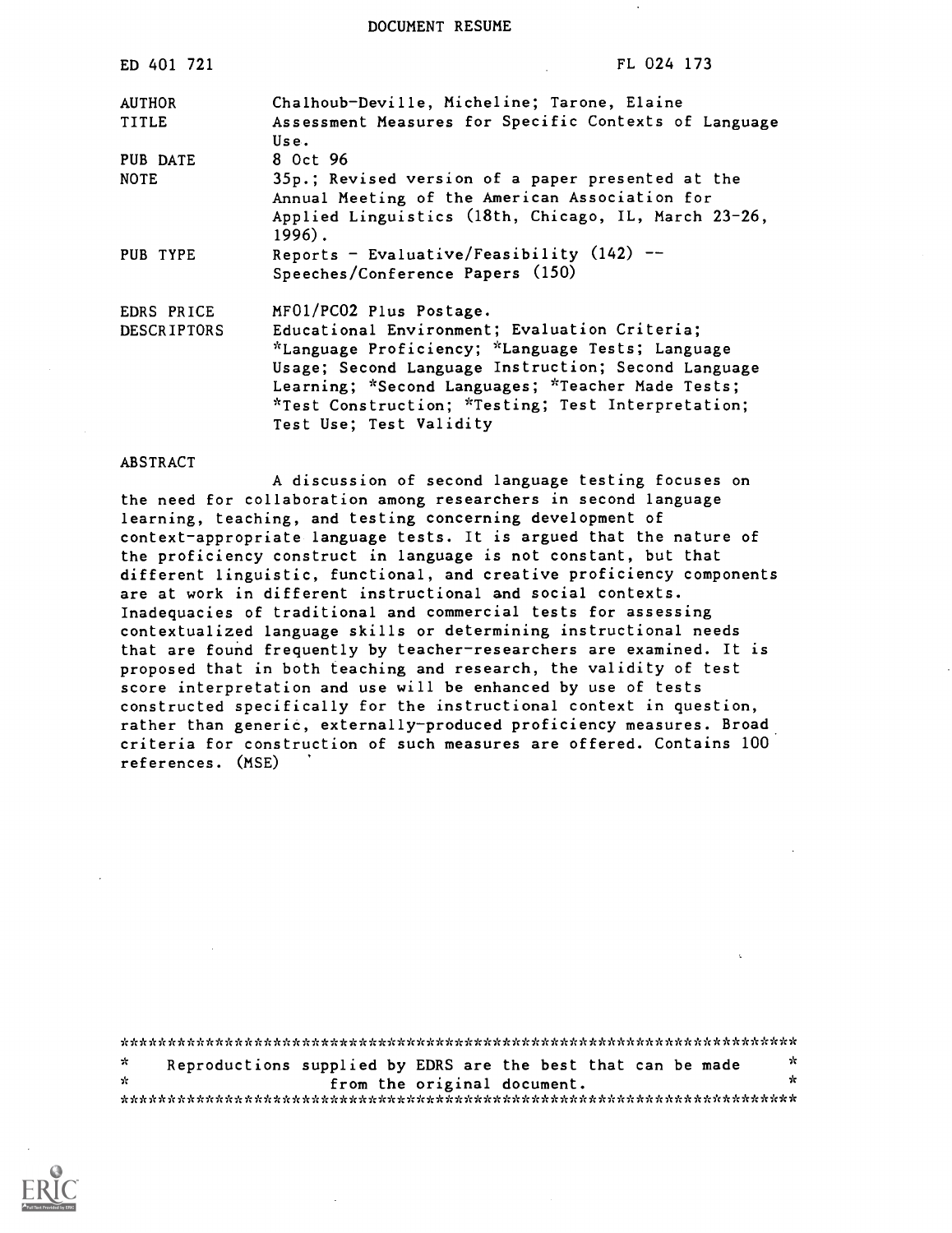fi

#### Assessment Measures for Specific Contexts of Language Use

Micheline Chalhoub-Deville Elaine Tarone

Center for Advanced Research on Language Acquisition University of Minnesota 1313 Fifth Street, SE Suite 111 Minneapolis, MN 55414 email: etarone@tc.umn.edu Tel: (612) 627-1870 Fax: (612) 627-1875

October 8, 1996

PERMISSION TO REPRODUCE AND DISSEMINATE THIS MATERIAL HAS BEEN GRANTED BY

Chalhoub Deville

r

الداسية  $\sim$ 

TO THE EDUCATIONAL RESOURCES INFORMATION CENTER (ERIC)  $\mathcal{L}$ 

U.S. DEPARTMENT OF EDUCATION<br>Office of Educational Research and Improvement<br>EDICATIONAL CENTER (ERIC)<br>CENTER (ERIC)

This document has been reproduced as<br>received from the person or organization originating it. Minor changes have been made to

improve reproduction quality.

Points of view or opinions stated in this document do not necessarily represent official OERI position or policy.

 $f024/72$ 

BEST COPY AVAILABLE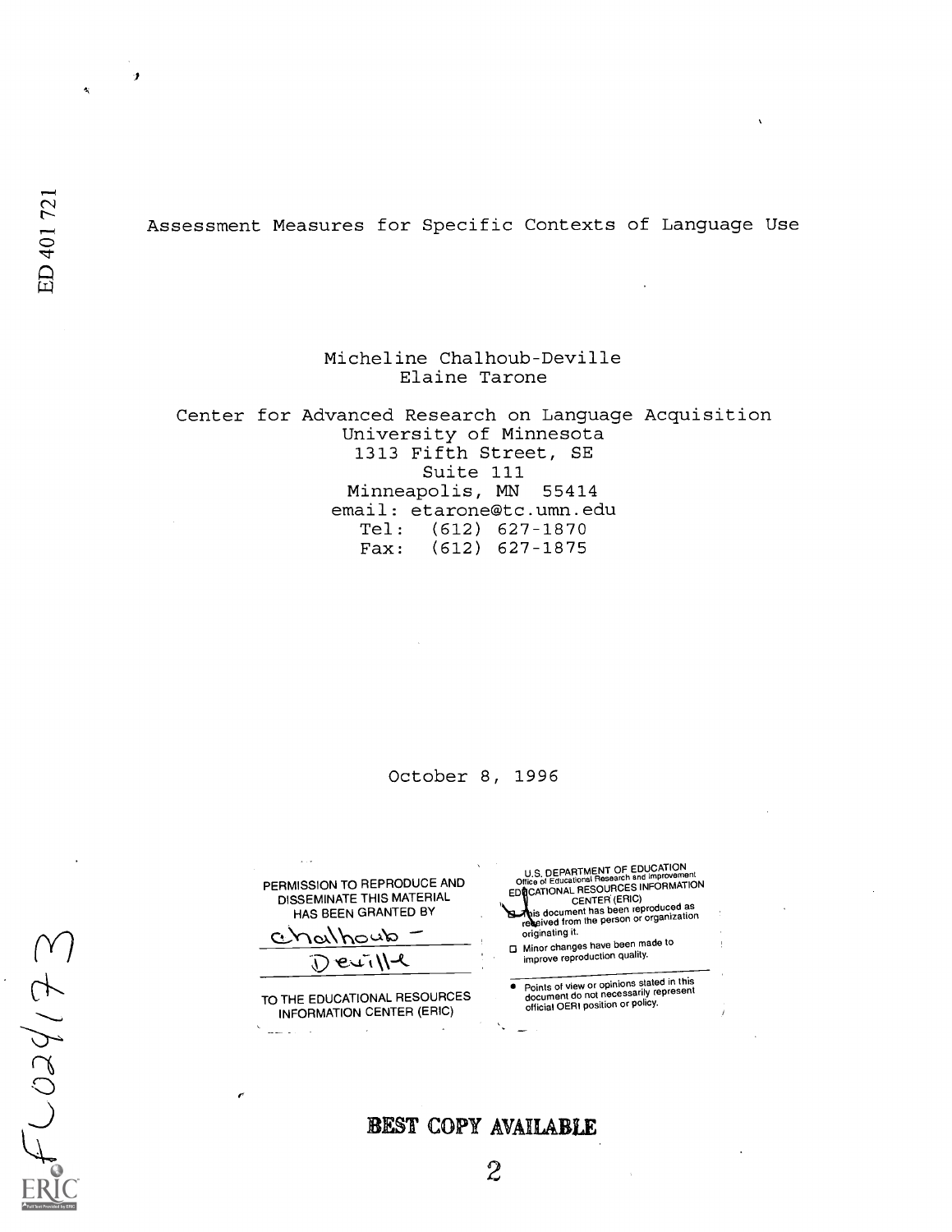#### Abstract

The paper argues for more collaboration among the disparate areas of SLA research, L2 teaching and L2 testing in working toward common goals. All three areas are currently finding ways to consider the impact of social context upon L2 acquisition and performance.

Considerable work has been done in the area of SLA research exploring the impact of social interaction upon the development of interlanguage knowledge (e.g. Hatch 1978; Liu 1991; Tarone 1996). In L2 teaching, Tarone & Yule (1989), focusing upon needs assessment conducted by classroom second-language teachers, suggest highly local forms of assessment and research, which are descriptive of the language practices of specific individuals functioning in specific social contexts.

Finally, in L2 testing, the present authors contend that the nature of the proficiency construct is not constant but that different linguistic, functional, and creative proficiency components emerge when investigating the proficiency construct in different contexts. This paper will discuss the difficulties consistently pointed out by teacher-researchers regarding the inadequacy of traditional and ready-made assessment measures to assess learners' proficiency in acquiring such contextualized language skills, or to assist teachers in deciding what needs to be taught from one time to the next. This paper argues that teachers and researchers will be better served and the validity of their test score interpretation and use will be enhanced, if instead of employing generic imported proficiency assessment measures, they construct assessment measures according to the specific variables operating in their contexts of use (cf. Chalhoub-Deville, 1995a, 1995b; Turner & Upshur, 1995). Broad criteria for the construction of such measures are considered.

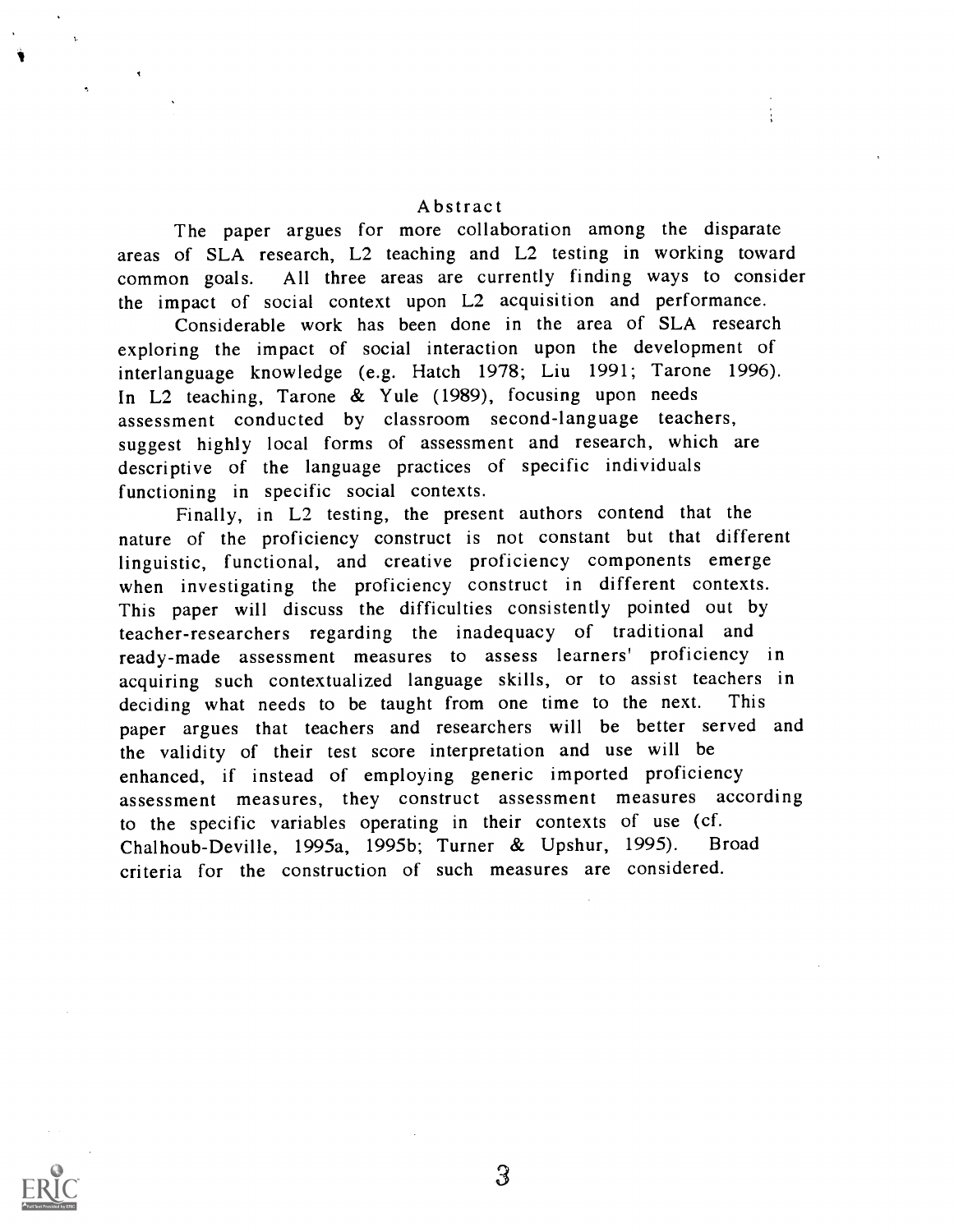# Micheline Chalhoub-Deville Elaine Tarone University of Minnesota

 $\mathbf{1}$ 

ومجوافيا فتتبع فيتراد والرابع

#### Introduction

A sign of a healthy field is its growth and expansion. Typically, as a field continues to grow, more and more specialization occurs. With increased specialization, however, researchers in the various areas of that field will need to exchange their findings to continue to foster growth in their respective areas as well as to pool their knowledge to advance the whole field.

Applied linguistics is clearly a healthy field. It has steadily expanded into several areas of specialization. As Ellis (1994) points out, however, this specialization within applied linguistics has made it challenging to keep abreast of developments in its various areas. Lack of communication among researchers in the various areas of applied linguistics is dangerous. It is likely to result in the continuous reinvention of the wheel, which, to say the least, does not enrich or advance the field. One goal of this paper is to show the benefits of more collaboration among areas of research in applied linguistics.

In the present paper we focus on three areas of inquiry in applied linguistics: research on second-language acquisition (SLA), second language (L2) pedagogy, and L2 testing. We begin with a brief argument for improved collaboration among researchers in SLA, L2 teaching and testing. Next, we outline some recent attempts to incorporate contextual effects into a theory of SLA. Then, we focus on the growing trend towards contextualized teaching, including the assessment of students' L2 needs in varied social contexts. We then explore standardized versus contextualized assessment, making a



 $\mathcal{A}$ 

An earlier version of this paper was presented in March 1996 at the annual conference of the American Association for Applied Linguistics, Chicago, Illinois. A portion of this work was supported by the National Language Resource Center in CARLA (Center for Advanced Research on Language Acquisition) at the University of Minnesota.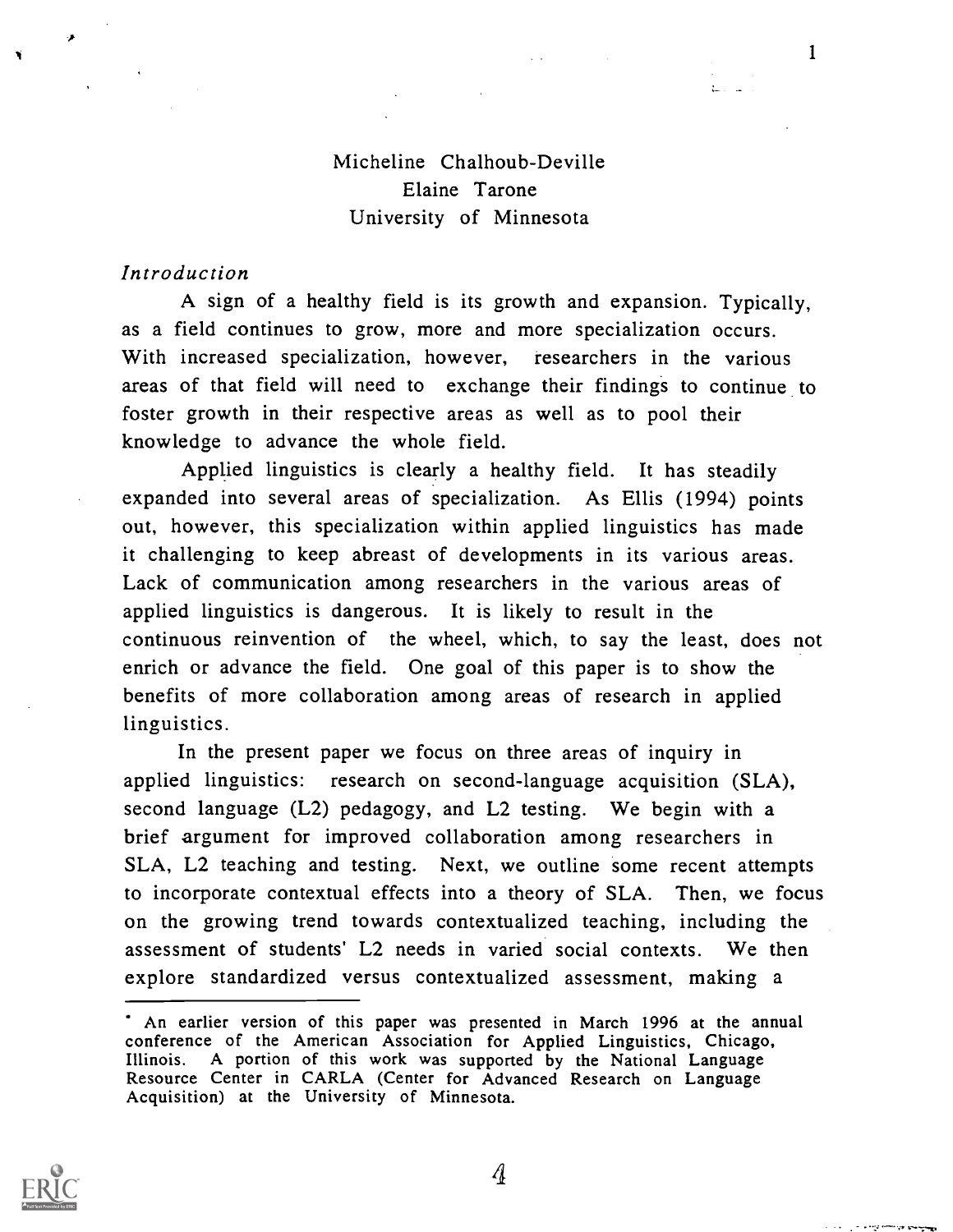case for the latter. Next, we discuss critical issues in contextual assessment, focusing mainly on tasks and rating criteria. Finally, we delve into the generalizability of such contextual assessment. Research on SLA, L2 Teaching and Testing

Specialists in areas of applied linguistics such as SLA, L2 teaching, and L2 testing often seem unaware of one another's work, or at best, only superficially aware of work which is possibly related to their own. In general, research on L2 testing tends to be presented in separate conferences and published in separate journals from those read by SLA researchers and L2 teachers. Yet certain questions are of common interest to both SLA theorists and L2 testing theorists, such as: how can the knowledge of a secondlanguage learner be modeled? In light of such obvious common interests, why don't SLA researchers and L2 testers cite each other more? One reason may be that work in both fields has burgeoned in recent years, so that keeping up with developments in each area alone is increasingly difficult. For example, Ellis' comprehensive 1994 overview of SLA research takes up more than 800 pages, with one chapter on applications of that research to L2 teaching, but only cursory mention of research in L2 testing. With regard to Bachman, a prominent language testing researcher with a well-known proficiency model whose work on the L2 construct extends back into the mid 70s, Ellis' only citation is: "There are alternative models of L2 proficiency (see Bachman 1990)..." (p. 24).

But the failure of communication is certainly not one-way. The language testing community has also failed to cite SLA research. To illustrate, Bachman's (1990) book, which provides an extensive documentation of the L2 testing research, does not refer to SLA researchers such as Ellis, Larsen-Freeman, Long, or Widdowson, or to critical SLA concepts such as variability theory. While the need to specialize is understandable, the tendency to ignore related research in the various areas cannot in the long run be healthy for the field.

Even attempts by one or another researcher in these respective fields to bridge the communication gap can be revealing of the magnitude of the gap itself. For example, Thomas (1994) attempts to document the way L2 proficiency (a central construct in L2 testing

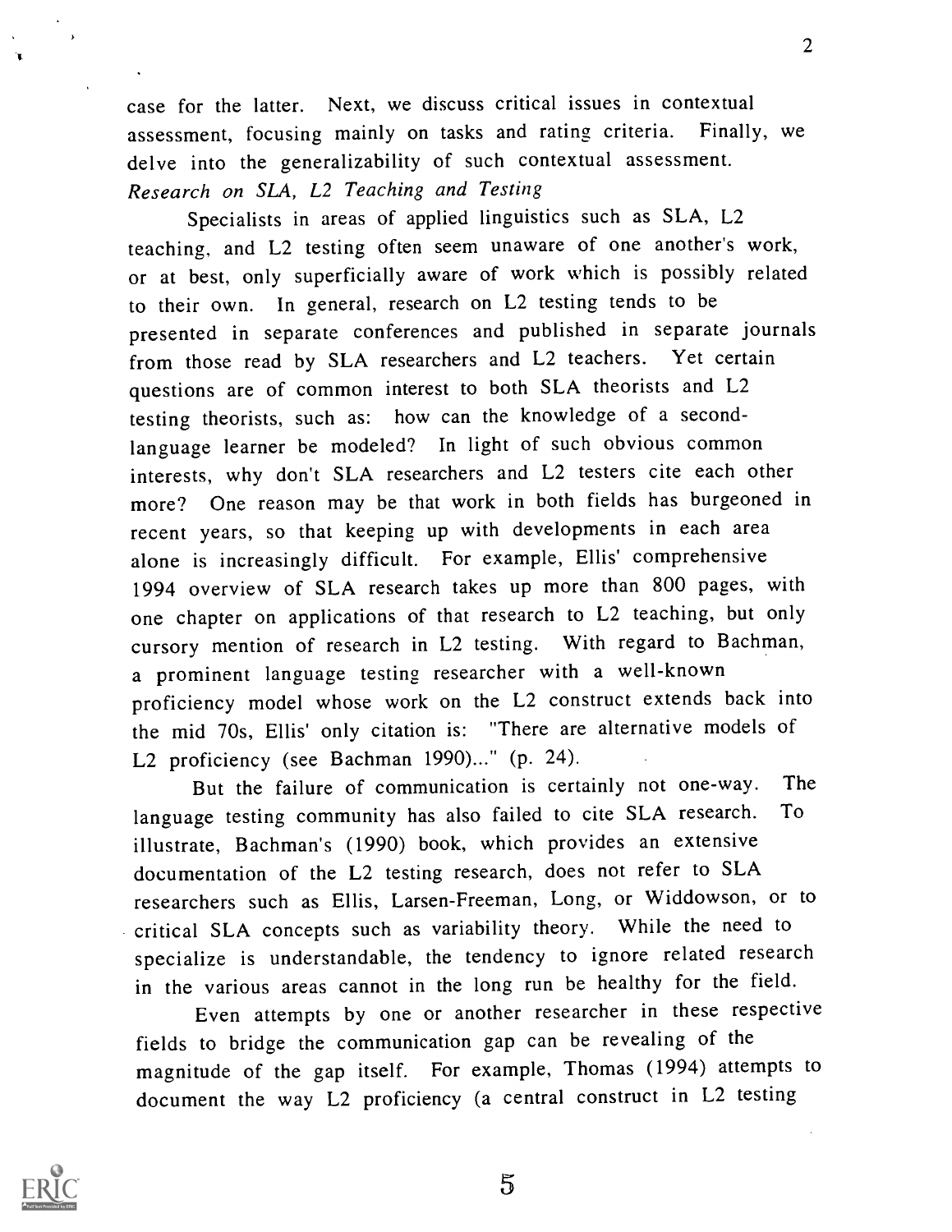research) is poorly operationalized in SLA research. Her "data come from a sample of literature published in relevant journals" (p. 307). The "relevant journals" are: Applied Linguistics, Language Learning, Second Language Research, and Studies in Second Language Acquisition, all central journals in SLA research. Language Testing, the lead source of publication for work in L2 testing, is not included. Since one of the major points of Thomas' paper is that SLA researchers' definitions of proficiency contain "inadequate or inappropriate information about proficiency that serves research poorly" (p. 307), it would behoove the SLA research community to examine how L2 testers define that concept in journals such as Language Testing. Similarly, L2 testers are urged to keep abreast of SLA research on the topic.

We emphasize that choosing to comment on these contributions is not intended to single out these authors, but simply to illustrate the phenomenon observed in applied linguistics in general: researchers in L2 teaching, testing, and SLA often seem to be working on related problems, but without much awareness of one another's work.

Of course there are good reasons for this phenomenon. The explosion of information in both areas has reached the point where it is all most of us can do to keep up with work in our own area; it may be beyond us to read research in related fields. But even if this is the case, we argue that collaboration between researchers from disparate fields can help to build bridges between those fields. It is our hope that this paper, a collaboration between an SLA specialist and an L2 testing specialist, both of whom are involved in L2 teacher preparation, will serve as an impetus to motivate closer collaboration and more communication among the different areas of research in applied linguistics to the benefit of those areas and the whole field.

To begin, we will point to the work of a group of SLA researchers who take the position that SLA theory should include a description and explanation of the impact of social context, including social interaction, upon the development of the L2 learner's interlanguage.



6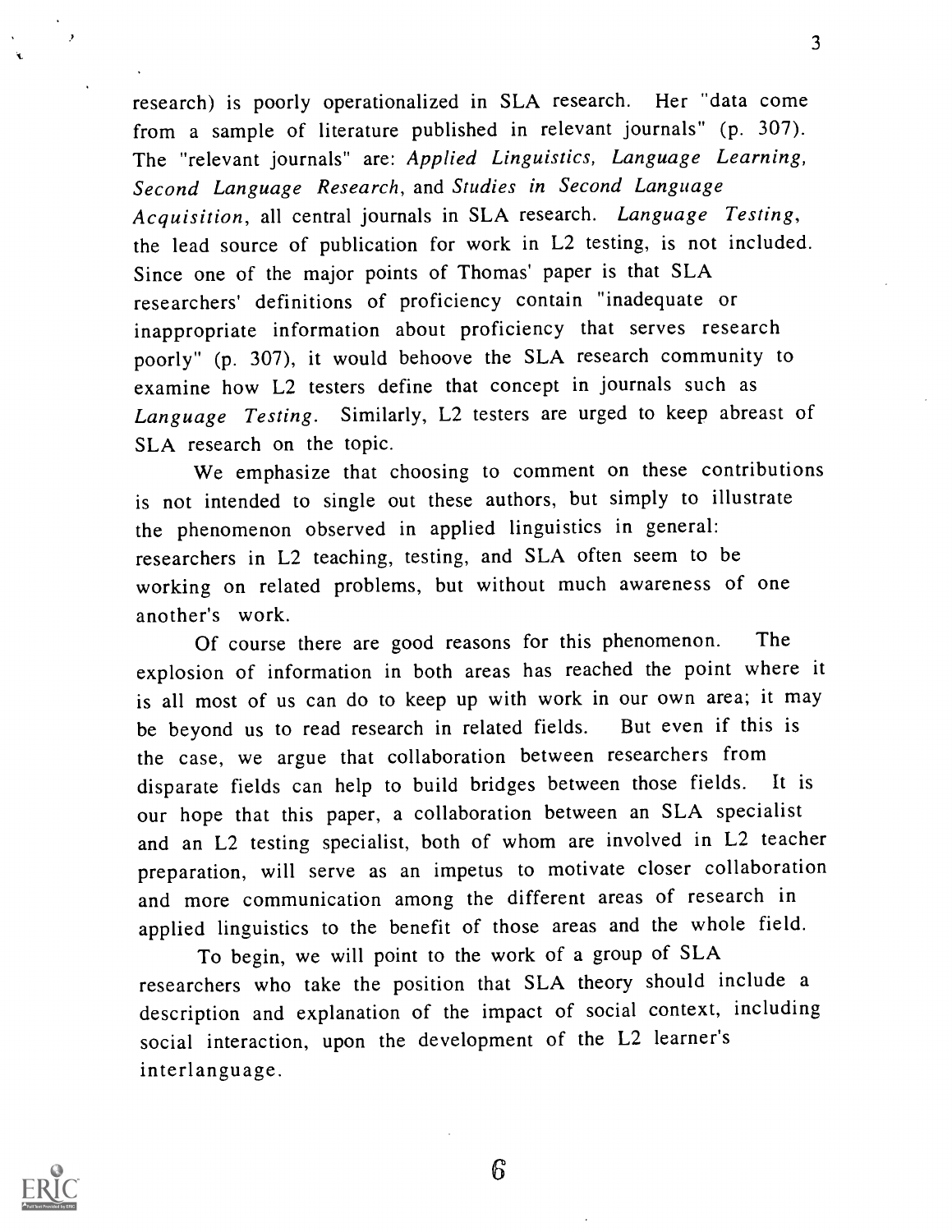#### Social Context and SLA Theory

 $\overline{\phantom{a}}$ 

Hatch (1978), Selinker and Douglas (1985) Preston (1989), Gass (in press) and others have taken the position that the study of SLA should include research which examines the impact of social interaction upon the internal development of an interlanguage grammar. According to Tarone (1996a,b), one of the central questions of such research should be: CAN internal cognitive processes of SLA be affected by social interaction and social context, and if so, HOW? Tarone (1983, 1988) and other variationists (e.g. Dickerson 1975; Ellis 1985, 1987; Young 1991) focus their research upon L2 learner performance in a variety of social contexts, believing interlanguage variation across those contexts to be importantly related to change in learners' IL knowledge over time. Variation, from this perspective, can be a source of information about the way in which interaction in different social contexts can influence both interlanguage use AND, potentially, overall interlanguage development. Tarone (1983, 1988, 1990) has argued that it is important for any SLA theory to describe and explain why it is that interlanguage performance varies systematically from one social context to another, and to relate this variation in performance to the development of the interlanguage system. Research evidence from studies such as Liu (1991) (also described in Tarone and Liu 1995) supports this view. Liu's longitudinal case study of a child learner of English L2 showed that the learner's progress through several stages of acquisition of English questions was affected substantially by interactional context; indeed, Liu argues that interactional forces interacted with cognitive forces so strongly as to alter supposedly universal sequences of development. The viewpoint that a theory of SLA should include some account of the effect of social context and social interaction upon interlanguage development is attracting considerable support from such researchers as Ellis (in preparation), Gass (in preparation), Mitchell, Hooper, and Miles (in preparation), Young (in preparation), Olshtain (in preparation), and Tarone and Beebe (in preparation).

How is this trend in SLA research paralleled by current trends in L2 teaching?

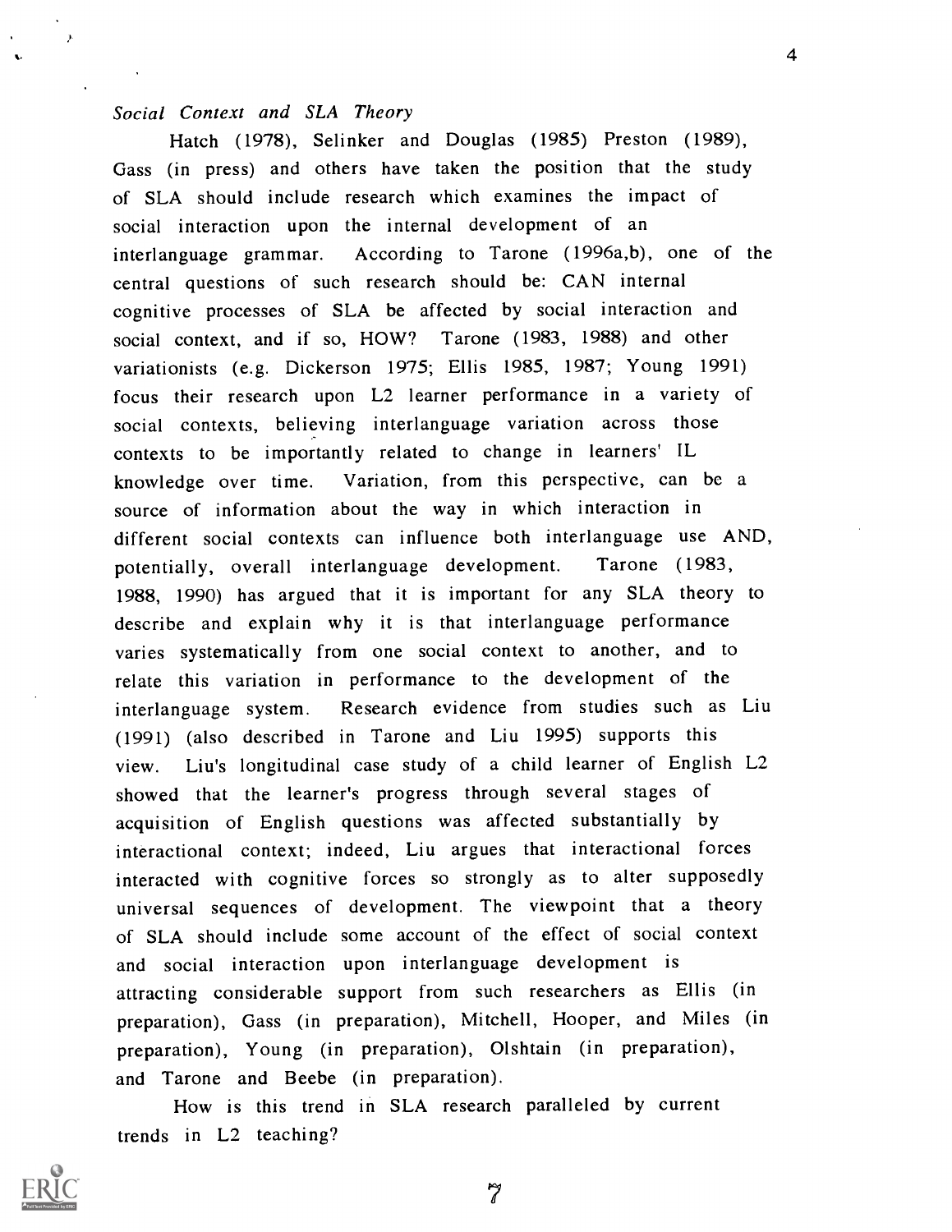### L2 Teaching

Our basic assumption in this paper is that the entire L2 teaching enterprise must start and end with specific L2 learners who must function in the L2 in specific local social situations. Highly pragmatic, English as a second language (ESL) teachers attempt to teach THEIR students the English THEY need to know. They adapt generic ESL textbooks to meet the students' local needs, as nearly as those needs can be established.

How do ESL teachers establish what aspects of English their students need to learn? Tarone and Yule (1989) point out that classroom second-language teachers are constantly involved in a highly local, ongoing process of needs assessment: establishing what their learners know of the L2 (SLA research) and what they need to know (e.g., English for specific purposes (ESP) research). This assessment of student needs by teachers is always approximate, limited by the teachers' time and energy. It is local, everyday inclass assessment by teachers for teaching purposes.

Given more time, as in a graduate-level teacher training program such as the M.A. program in English as a Second Language (ESL) at the University of Minnesota, such teachers, retaining their pragmatic attitude, produce highly local forms of assessment and research, which are descriptive of the language practices of specific individuals functioning in specific social contexts. This paper will present examples of these studies, many of them carried out by M.A. level ESL teachers, which illustrate the extreme variation in the registers and language skills needed in such different social contexts as the doctor-patient interview, the welfare office, the telephone, the basketball court and the chemistry lab.

The existence of this sociolinguistic variation, documented in these sorts of "ESP" studies, and completely consistent with the contextual accounts of SLA described earlier, will lead to the following claim: the nature of the language proficiency construct is not constant; different linguistic, functional, and creative proficiency components emerge when we investigate the proficiency construct in different contexts. We can think of no social situation in which one draws equally on ALL aspects of one's proficiency in a language.

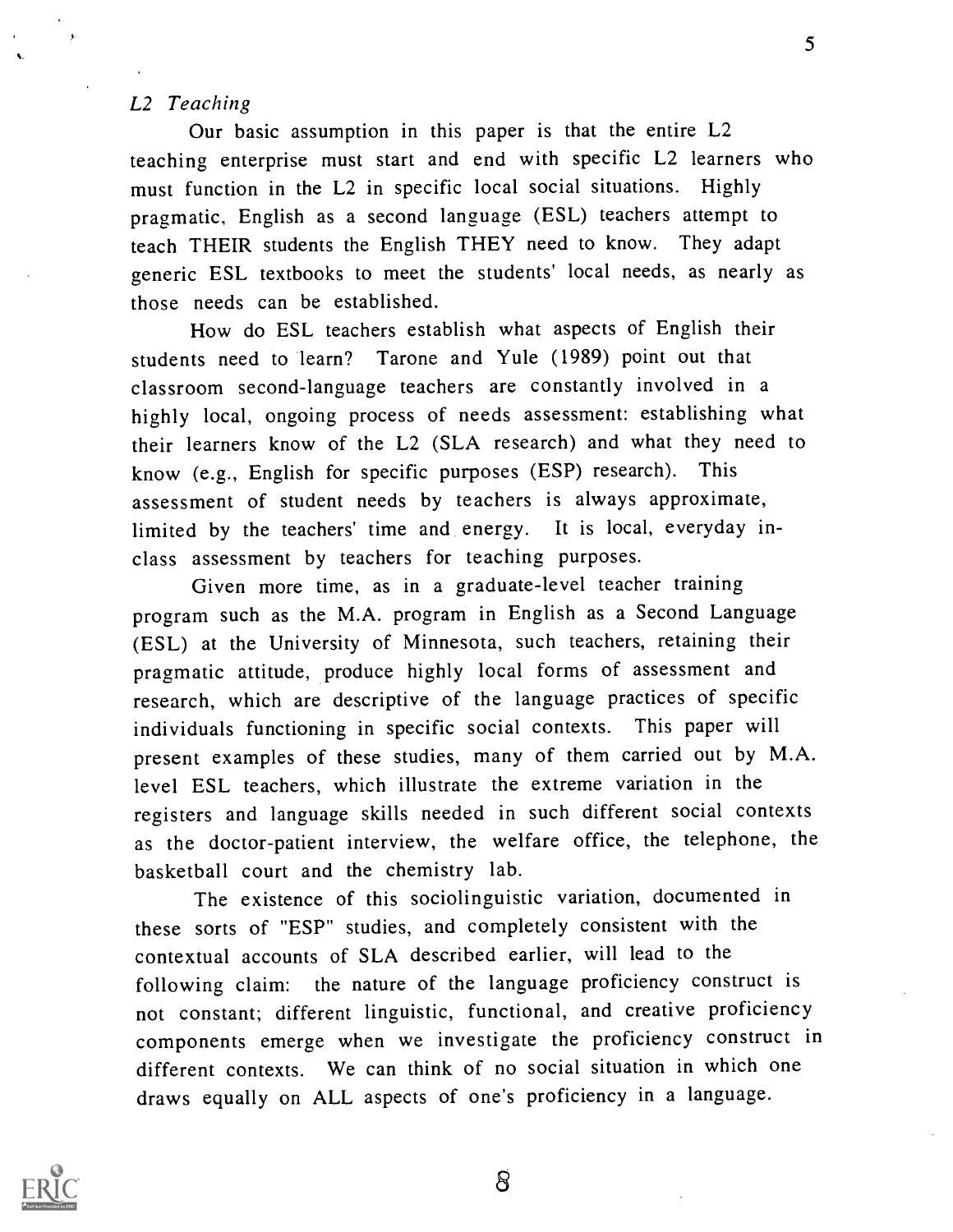While that proficiency may be there in theory, different aspects are needed and so are used differentially in specific social situations. Further, no speaker ever participates in every possible social context in any culture -- thus every speaker develops some aspects of "English language proficiency" more than others.

The following studies, then, show that different social situations call for the L2 learner to use some aspects of proficiency MORE than others. We argue that because of this need s/he will develop some areas of proficiency more than others.

M.A. students in ESL at the University of Minnesota are required to write qualifying papers at the end of their coursework. At the time they are asked to do this work, all are simultaneously teaching international students at the University and deeply involved in practical classroom issues. All want to write USEFUL papers. They usually do needs assessments, often focusing on ESP - describing the way English is used in different social contexts where their students need to function. As a result, we have a growing set of descriptions of the English language practices of specific individuals functioning in a variety of specific social contexts. Based on these descriptions, classroom tasks are developed to train ESL learners to perform in authentic communication. We will now describe some of those papers.

Several (Levine (1981), Ranney (1992), Mori (1991), describe the doctor-patient office interview, both in terms of what NNSs need to know and what they in fact know. What emerges from these studies is that NNSs of English need a variety of oral skills (sociolinguistic skills, negotiation skills, and vocabulary). First, nonnative speakers (NNSs) need to share the same script (set of sociocultural expectations) as the doctor as to what the goal of the interaction is; the doctor typically thinks the goal is to reach a diagnosis, or understanding of the nature of the problem, but the NNS often thinks the goal is not to obtain a diagnosis but rather a prescription: some concrete medication to take out of the office. Another part of the script that must be shared involves what sort of evidence the doctor will be trying to collect during the course of the interview (direct measurements of temperature and blood pressure

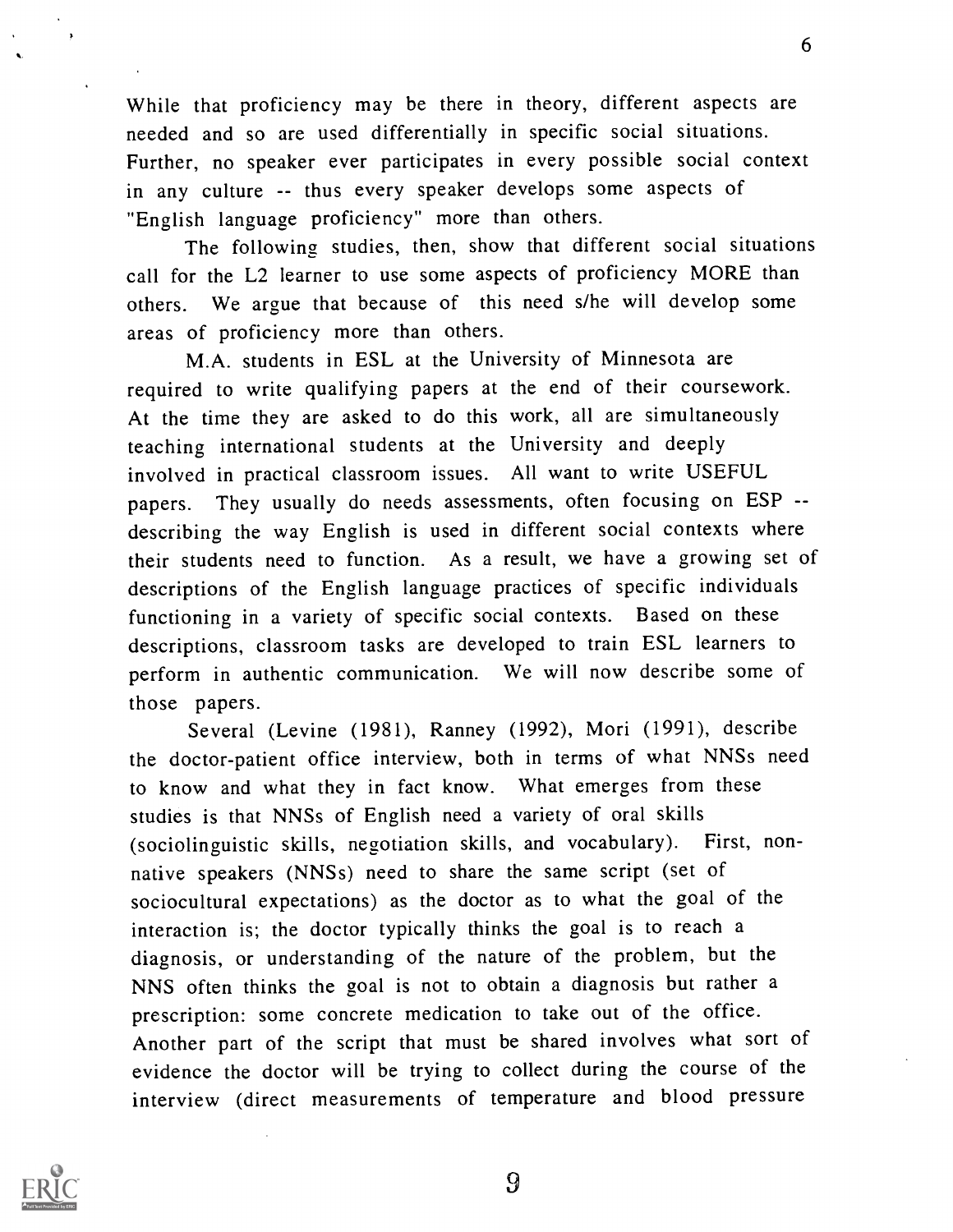as well as statements from the patient. vs. direct visual, tactile and olfactory clues). In addition to the above, the patient will need to know that the doctor is under substantial time pressure to get in and out of the office as quickly as possible; in spite of this the patient must use negotiation skills and assertiveness in making clarification requests and confirmation checks. Finally, the patient will need health-related vocabulary to explain symptoms, and receptive understanding of English directives and recommendations. (One patient (Levine 1981) didn't know the word "dizzy" and so couldn't explain that his heart medication had that side effect.) Aspects of English language proficiency NOT usually needed in this social context include reading/writing skills; formal oral presentation skills; or in grammar, and use of the future tense, among others. Recommended classroom instructional tasks include tasks focusing on use of vocabulary to describe symptoms, oral negotiation tasks using clarification requests and confirmation checks under time pressure, and explicit comparison of scripts for doctor-patient interviews.

7

We can turn now to another social setting which has been the object of study in our program. "Survival English" textbooks cover many situations in which new arrivals need language support: the post office, the bus, the store. One situation which is commonly encountered by recent immigrants, but which never turns up in survival English curricula, involves the social services office. A recent study (Kuehn 1994) taped and described NS and NNS clients as they went through a welfare office intake interview in applying for social services to which they were entitled in rural Minnesota. This teacher researcher had taught in rural Minnesota and had always had a number of recent immigrants who were legally qualified for social services but who had a very difficult time with intake interviews. Fortunately this teacher had also worked as an intake interviewer in thewelfare office and so was able to get permission to tape, transcribe and analyze 2 interviews. She was able to identify a highly ritualized prescribed script used in the social services financial intake interview, in which there were 3 major transactions, all areas in which the NNS had language-related difficulties. The greatest difficulties were in understanding the

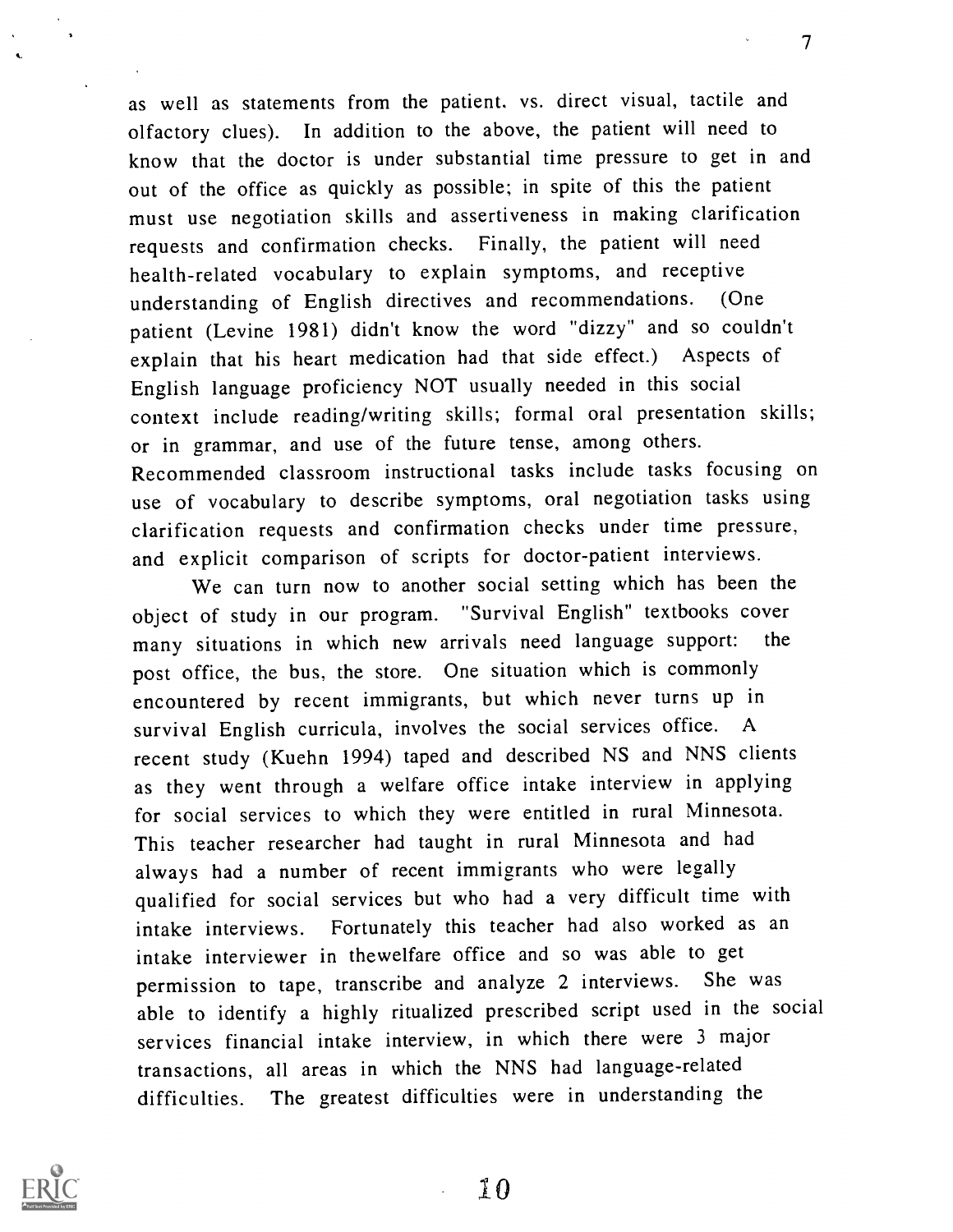structure of the script, and the jargon used by the interviewer, and consequently in responding to confirmation requests and understanding directives. This study recommended several tasks which might be used in the classroom to better prepare students to deal with this social context.

Another study which we would like to describe is by Rimarcik (1996), who discovered that her students were having tremendous difficulties in listening comprehension in a previously unidentified social context: listening and responding to automated voice response systems (AVRSs) on the telephone. AVRSs are those computerized systems which answer the phone, list options for choice and ask you to press <sup>1</sup> if you want the doctor, 2 if you're really sick, and 3 if you're dead. This context is not covered in ANY commercial ESL textbook (or, we assume, assessment instrument), and yet it is ubiquitous these days for anyone who needs to use the phone. Rimarcik taped 12 messages, transcribed them, analyzed their logical and linguistic structure, and then used them to design instructional tasks for her learners. She found that these messages imposed substantial logical and memory burdens on her students. Interestingly, the AVRS which was longest, most complex linguistically and most difficult to process cognitively was the one which was supposedly aimed at immigrants: the INS message system. In listening, Rimarcik found that her students needed to understand the use of several variants of the conditional:

If you wish/want/are/would like X, press Y.

For X, press Y.

To X, press Y.

If you have N, press Y.

They also needed to know terms like "pound key" and "star key".

In addition to these studies, there are studies of interactions in university physics labs (Jacobson 1992), of lecture note-taking in business classes (Schmidt 1981), of politeness strategies in written business letters (Maier 1992), even of English language use, including "trash talk", on the basketball court (Trites 1996).

Our point here, quite simply, is that each of these different social contexts requires a different configuration of various

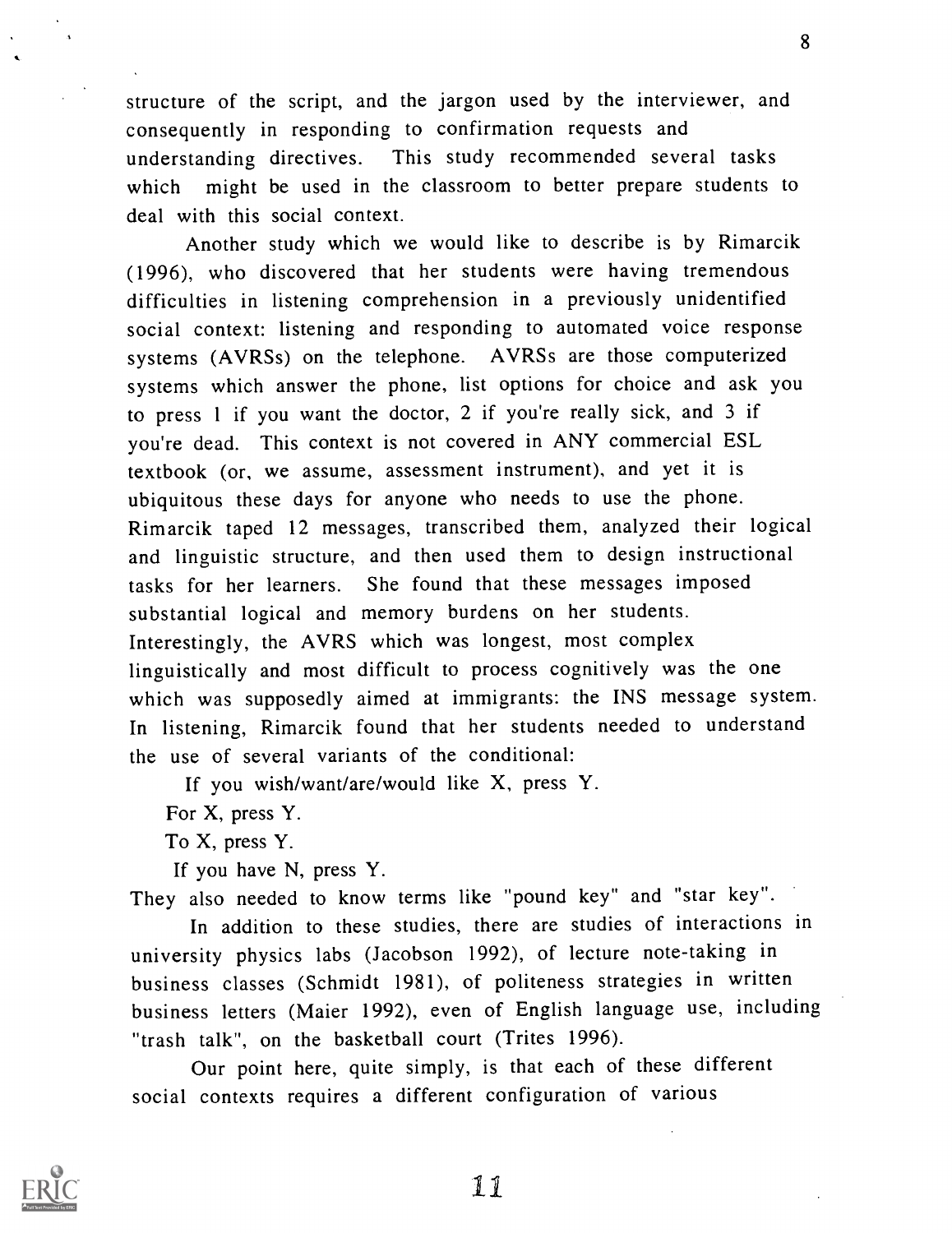components of language proficiency. ESL teachers want to be able to identify these configurations in order to better tailor their teaching to the needs of their students.

With such a highly-contextualized approach to teaching, and given the need to align teaching and assessment, we would like to ask, what approach to assessment is most suitable? Teachers favor a contextualized assessment approach for both in-class and for outside-the-classroom purposes. What issues need to be considered in the development of contextualized assessment?

### Assessment Issues

# Effects of Standardized Testing on Curriculum

How can we assess the proficiency of these adult ESL students who need to use the language in specific, real-life sociolinguistic contexts? The facile solution is to rely on a standardized, or off-theshelf test. Although such tests are attractive because they are readily available, the literature cautions us against using such tests for two primary reasons. First, standardized tests usually focus on generic proficiency that is supposedly transferable to all contexts. As is repeatedly argued in this paper, different contexts have complex and dynamic qualities and standardized tests do not recognize or necessarily accommodate these different contexts. This issue is treated in more detail later in the paper.

Second, these standardized tests have grave effects on the curriculum. Madaus (1988), Mehrens and Kaminski (1989), and Smith (1991) examine the impact of standardized testing on the curriculum and report that often the curriculum is being geared to the test rather than the test being geared to the curriculum. The tests, as such, are defining the objectives of the teaching/ learning situation and forcing classroom teachers to subjugate their lesson plans to test preparation. Smith (1991) maintains that standardized tests "substantially reduce the time available for instruction, narrow curricular offerings and modes of instruction, and potentially reduce the capacities of teachers to teach content and to use methods and materials that are incompatible with standardized testing formats" (p. 8). Teachers are typically anxious to prepare students for the

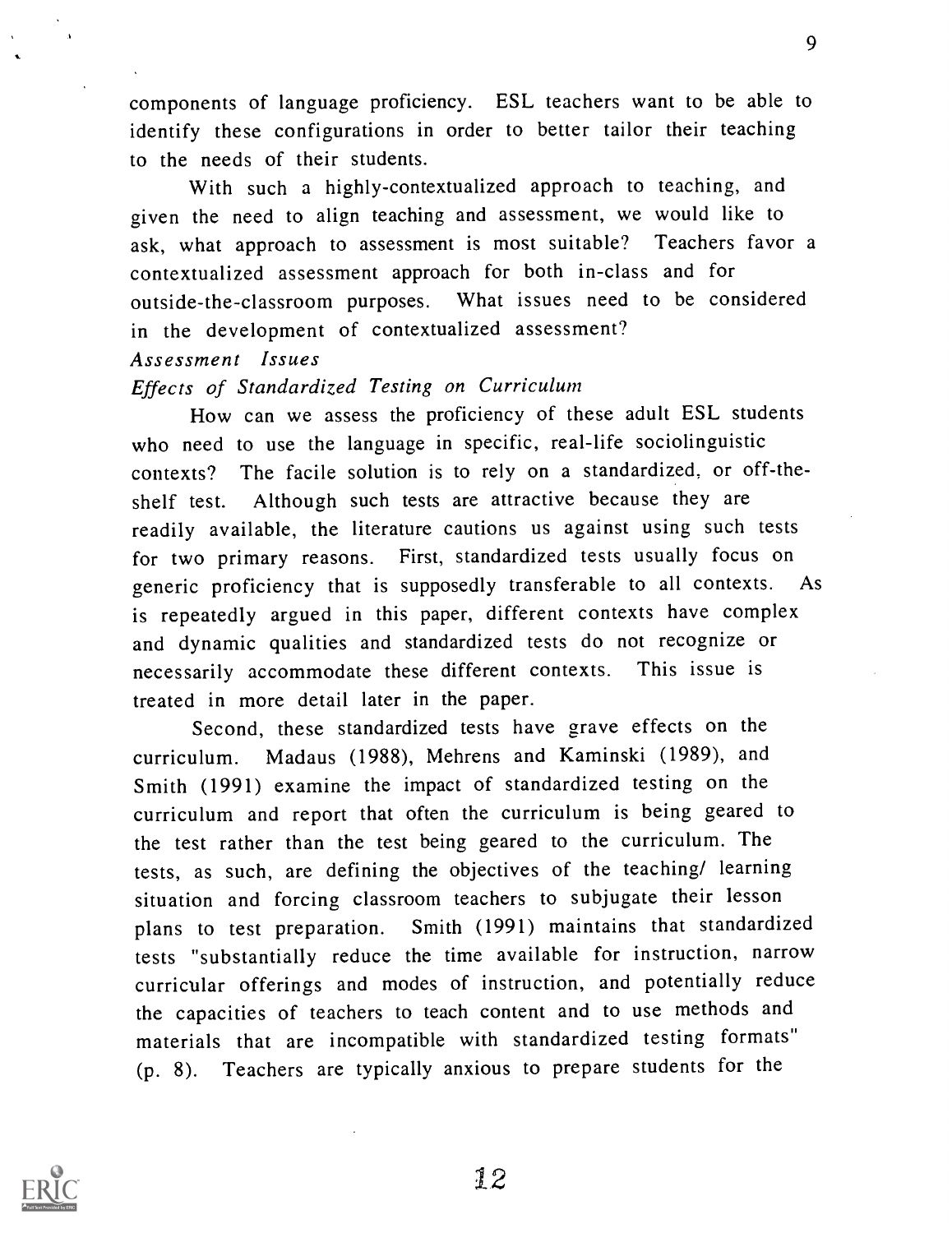tests because test results are often used as indicators of the quality of their teaching.

Thus, many authors lament the unfortunate fact that standardized tests seem to work against the local enterprise, to sabotage efforts to meet students needs. Such tests tend to discourage innovative or creative approaches to teaching. In addition, this type of assessment does not usually allow to focus on testing the language students are expected to use. What is needed is to get assessment in line with the contextualized approach to teaching, described earlier in this paper. Components salient to a particular context need to be the focus of assessment. Proficiency

A primary step in assessment is defining the construct being measured. A survey of the testing literature shows that no single definition of L2 proficiency is accepted. The different ideologies and purposes have led to the development of models with varied representations of the proficiency construct. The models vary profoundly in the breadth of their components, ranging from the single component, e.g., Oiler's (1976) to the multiple components, such as Bachman's (1990). For a review of some of these models see Chalhoub-Deville (forthcoming b) and Skehan (1987). Briefly, the literature indicates researchers' preference for multi-componential models. These multi- componential models, however, afford researchers diverse representations of the nature of the L2 proficiency construct.

The lack of consensus in portraying the nature of L2 proficiency has prompted researchers such as Lantolf and Frawley (1985, 1988, 1992) to argue that valid assessment cannot be achieved without a commonly accepted model of proficiency. Spolsky (1992, in North 1993) argues that the search for this one model resembles that of looking for the unattainable "holy grail." Researchers such as Chalhoub-Deville (forthcoming b), Henning and Cascallar (1992), and Spolsky contend that no single model can serve the diverse purposes of assessment. Any given model may be suitable for certain contexts, but not for others. To

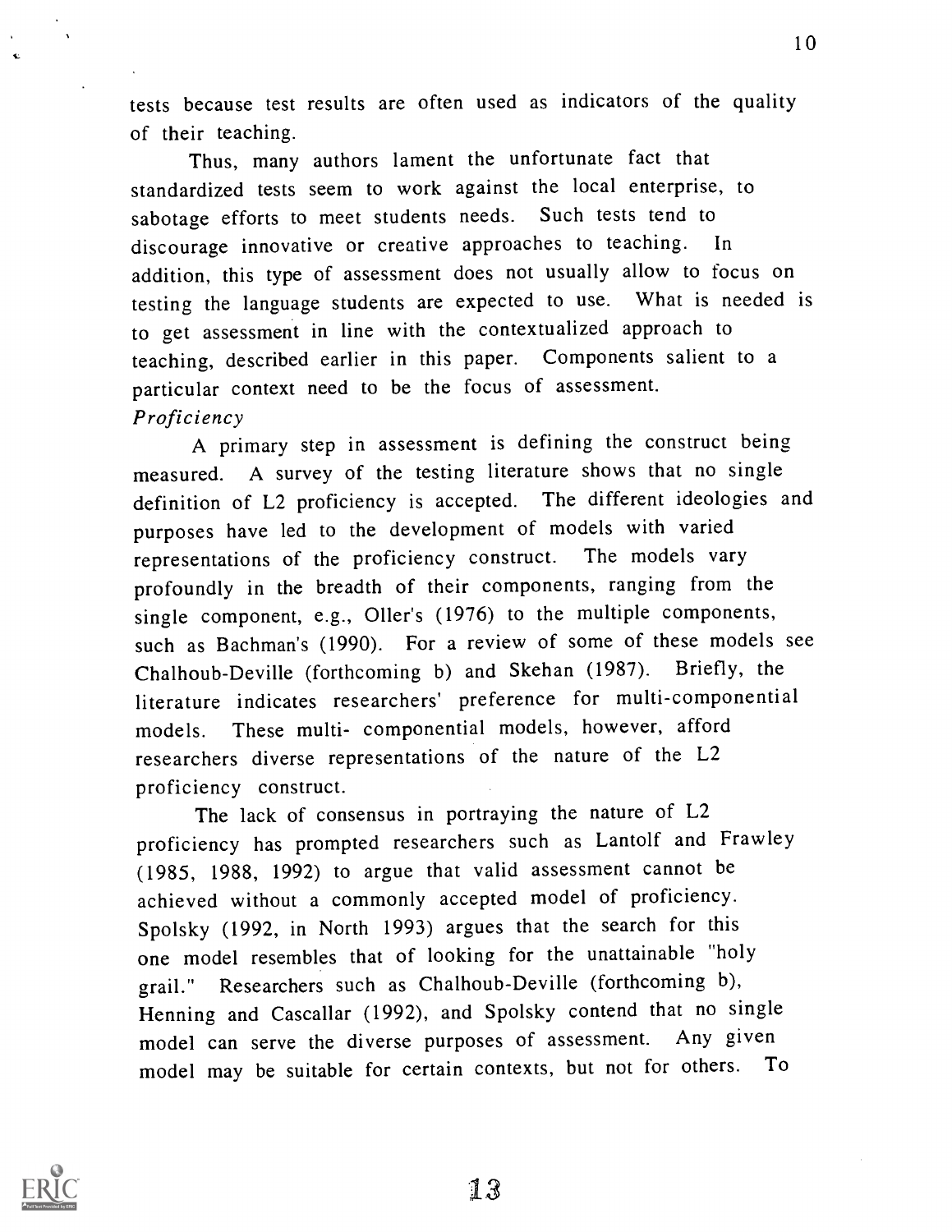illustrate we focus on the communicative language ability (CLA) model by Bachman (1990) and Bachman and Palmer (forthcoming).

The CLA model has been claimed an advance in the representation of the proficiency construct. The CLA model is based on empirical research, mainly the Bachman and Palmer (1982) study, and the theoretical contributions of Hymes (1972, 1973), Munby  $(1978)$ , Canale and Swain (1980), Canale (1983), and Savignon (1983). The CLA model is too complex to be summarized in its entirety here, but for now we can describe it as modeling the learner's knowledge as consisting of three broad components: schemata of knowledge about the world, language knowledge, and affective schemata. Language knowledge is further subdivided five components: grammatical, textual, lexical, functional and sociolinguistic knowledge. The model provides still further details of all the various aspects of each of these components of language knowledge (see Table 1).

insert Table <sup>1</sup> here

Such detail in the representation of the proficiency construct is quite informative. Researchers such as McNamara (1990), Skehan (1991), and Chalhoub-Deville (forthcoming b), however, contend that the model is too inclusive, which makes it hard to implement in its entirety. The dilemma that arises here is the need, on the one hand, for complete models that provide a comprehensive representation of the construct, and the challenge, on the other, of implementing such models. Such a dilemma can be resolved by distinguishing between theoretical models that emphasize completeness and operational models that underscore parsimony.

In general, theoretical models purport to define proficiency at a general level across contexts. Operational models are usually based on theoretical models, but are not all-inclusive. Operational models reinterpret theoretical models to focus on the specific needs or variables operating in a given context of use. For test development purposes, it is more appropriate to convert theoretical models into operational models that portray the construct at a contextual level.

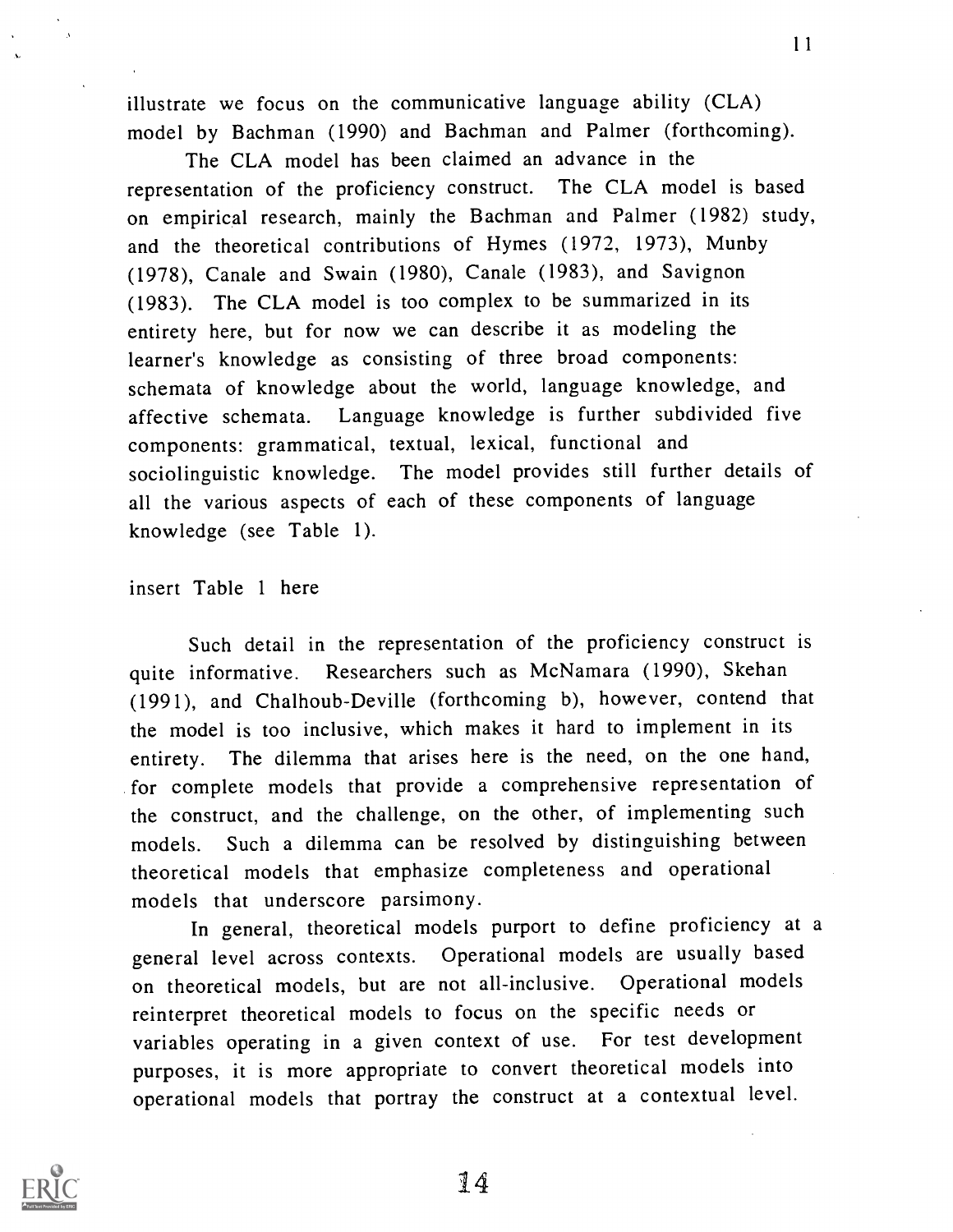Language Knowledge Knowledge Schemata Strategies Affective Schemata Goal-Setting Planning Strategies Strategies Strategies Characteristics of the Language Use Characteristics of the Language Use Characteristics of the Language Use Characteri iS Language Knowledge Organizational Knowledge' Grammatical Knowledge Syntax Morphology Phonology/ Graphology BEST COPY AVAILABLE, Textual Knowledge Cohesion RhetorIcal/Conmersatimel Organization Figure 3.2 Pragmatic Knowledge Lexical Knowledge Semantic properties Denotation Connotation Areas of Language Knowledge Functional Knowledge Ideational Manipulative ituristic imeginstive 16 Sociolinguisti Knowledge Convention' ei tomPAM Olelectfverist Register Naturalness

Table 1: Bachman & Palmer's (forthcoming)<br>Theoretical Model of Communicative Language Ability

ERIC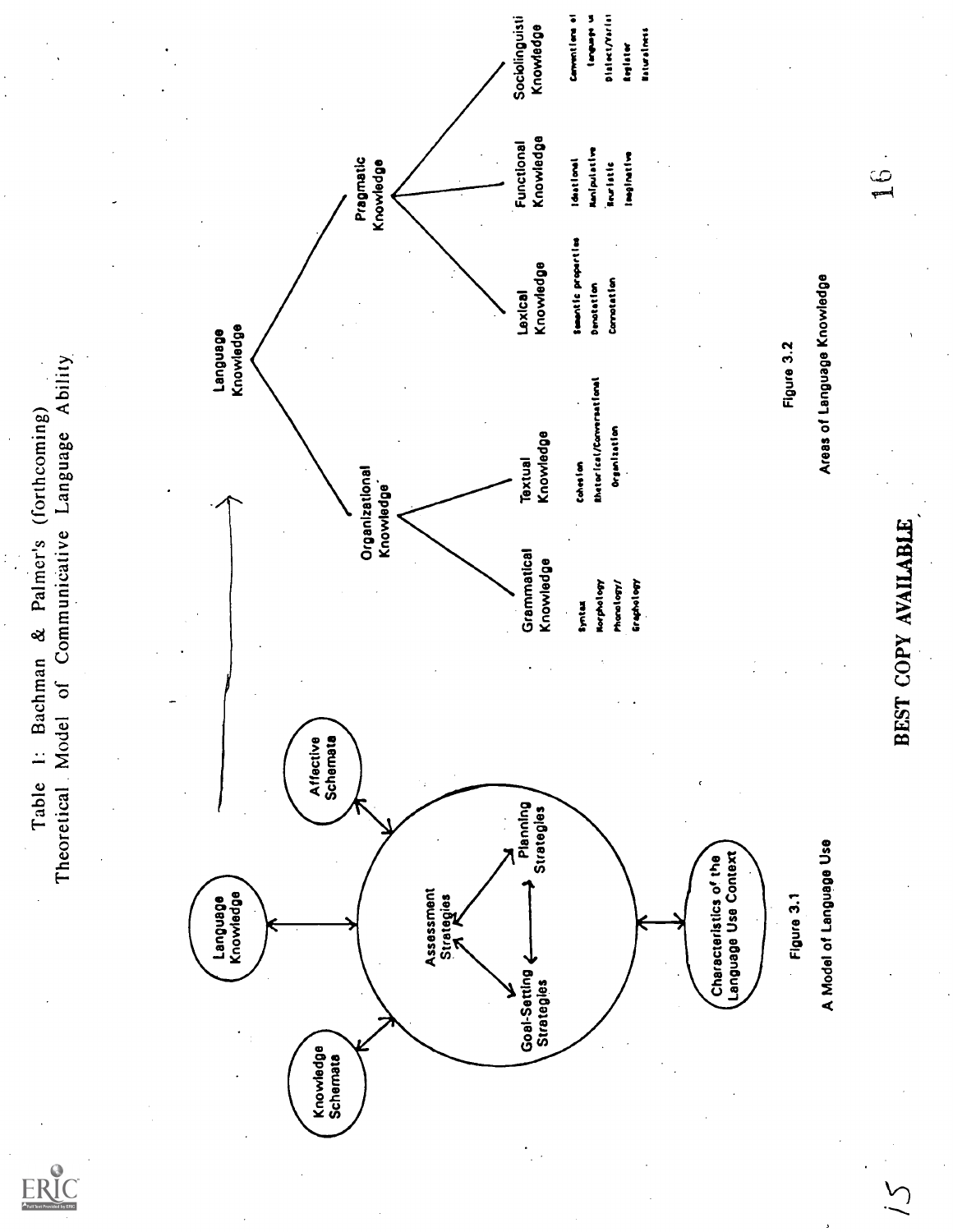Below we provide an example that illustrates how to recast a theoretical model into an operational one that accommodates the particular context.

Contextualized Assessment

In the first section of this paper, we described several social contexts in which ESL learners need to perform effectively and use their proficiency. We pointed out that in those situations, the learners did not need to draw equally on their proficiency in all aspects of the English language; rather each situation seemed to call for differential use of different registers, skills, and grammatical structures of English.

An operational model of proficiency which might apply to the situation of the doctor-patient interview might focus upon these components of the Bachman and Palmer model:

Knowledge Schemata: the learner needs to know the script for American doctor-patient interviews

Language Knowledge:

Pragmatic Knowledge

Sociolinguistic Knowledge:

Conventions of Language Use: turn-taking

Register: medical

Lexical Knowledge: vocabulary to describe symptoms Functional Knowledge

Manipulative: ability to understand medical directives Metacognitive Strategies: ability to undertake oral negotiation using clarification requests and confirmation checks under time pressure.

Thus, in considering the skills the learner needs to use in a doctor-patient interview, an operational model of proficiency will specify only some of all of the components in the Bachman and Palmer theoretical model of proficiency, as illustrated above. It seems clear that the patient's grammatical accuracy in this situation will be less important than the patient's pragmatic, metacognitive, and world knowledge abilities.

In addition to identifying the contextually appropriate language components, we need to carefully consider both the tasks

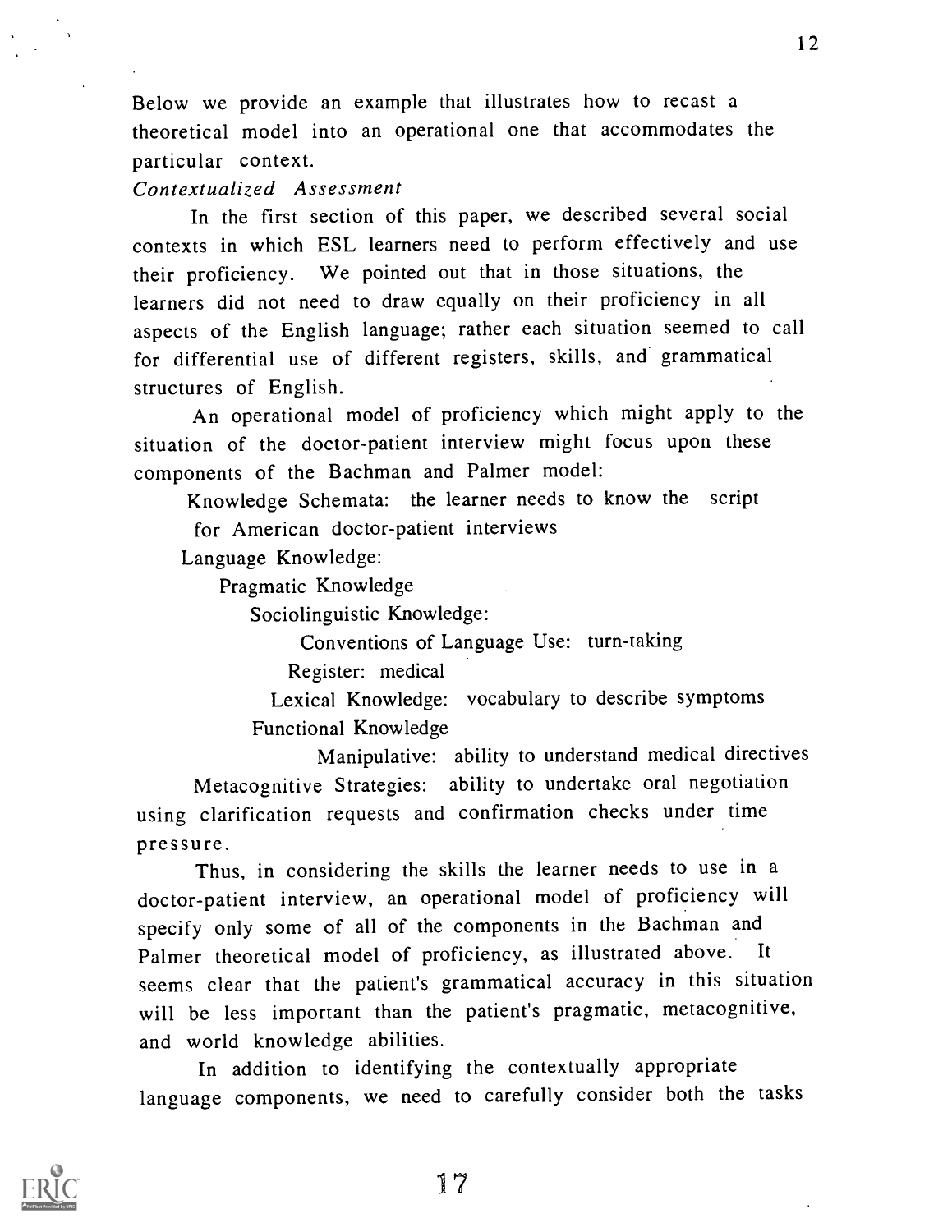'Table 2: An Operational Model of Communicative Language Ability Most Needed for a Doctor-Patient Interview Language Knowledge  $\begin{picture}(120,110) \put(0,0){\line(1,0){100}} \put(10,0){\line(1,0){100}} \put(10,0){\line(1,0){100}} \put(10,0){\line(1,0){100}} \put(10,0){\line(1,0){100}} \put(10,0){\line(1,0){100}} \put(10,0){\line(1,0){100}} \put(10,0){\line(1,0){100}} \put(10,0){\line(1,0){100}} \put(10,0){\line(1,0){100}} \put(10,0){\line(1,0){100$ 

ERIC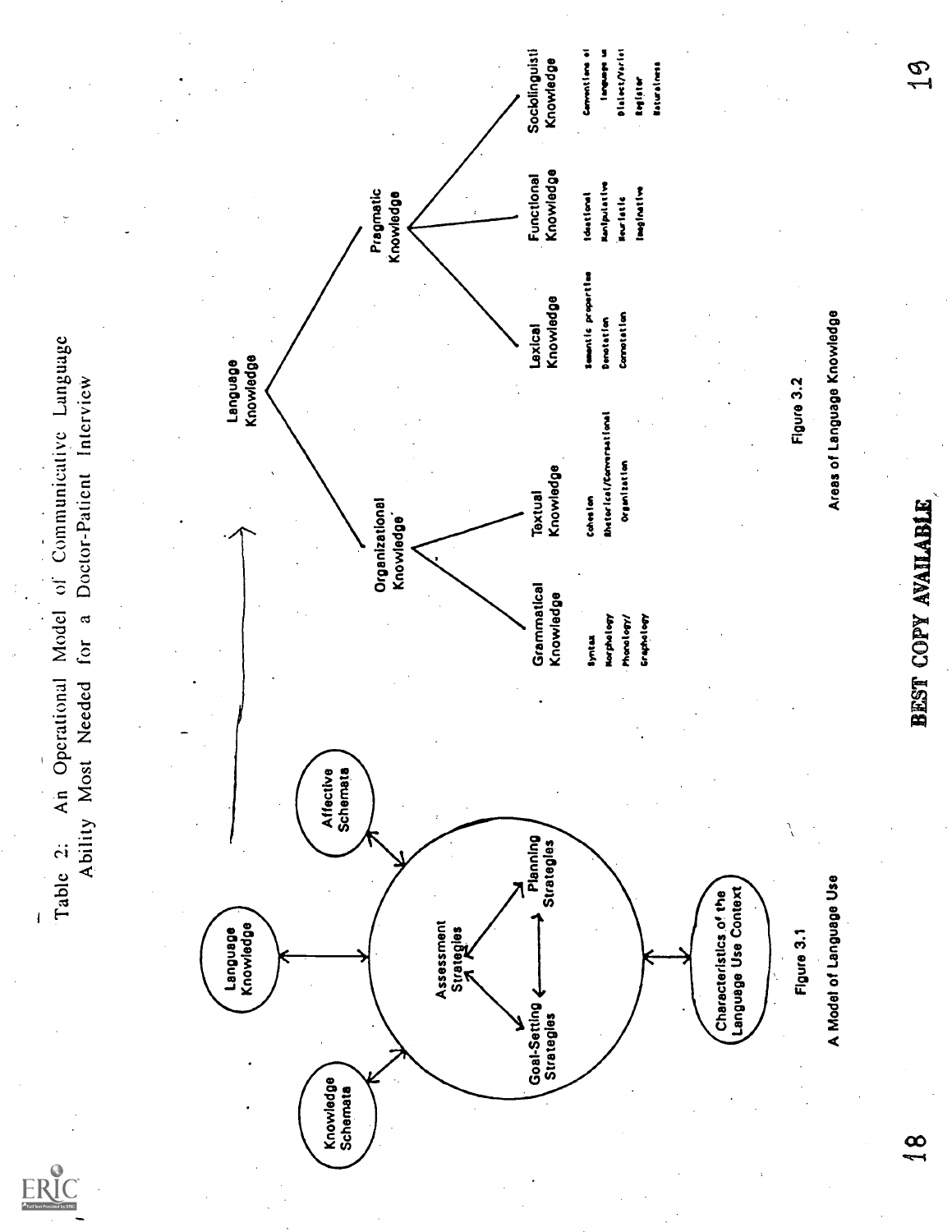that tap those selected components and the criteria that focus on those components. It is imprudent to contextualize the components, but then to randomly select the tasks and the corresponding rating criteria. Both the tasks and the criteria need to be selected in accordance with the specifics of a given context. Elicitation Tasks

Both SLA and L2 testing research document the variable performance of students on different tasks (Brown and Yule 1983). SLA studies demonstrate that different tasks engender variable output in lexicon (Pavesi 1987), phonology (Beebe 1980, Dickerson 1975, Schmidt 1977, Sato 1985), morphology (Larsen-Freeman 1975), and syntax (Schmidt 1981). (For a comprehensive listing of this SLA research, see Tarone 1988.)

Similarly, L2 testing research has shown that student performance is not constant, but varies across tasks. Studies such as those by Bachman and Palmer (1981), Clifford (1981), Henning (1983), Shohamy (1983), Shohamy, Reyes, and Bejarano (1986), Wolf (1993), and Chalhoub-Deville (1995a) document what is sometimes called the "method effect": the way learners' varied performance leads to diverse scores on different tasks.

Such variability can be attributed largely to the different demands that the task places on the linguistic and cognitive processes of the learners, thus, influencing their performance. For example, with respect to the interview task, the interviewer is present to interact with the learners and to direct their efforts in constructing speech. In the read-aloud, learners are provided with a text that obviously constrains their language production and does not allow for interaction with another speaker or for immediate feedback. (See Brown and Yule 1983, and Tarone and Yule 1989, for discussions on the impact of interaction with another speaker on task performance.)

The documented SLA and language testing variability has led Tarone (1983), Ellis (1985, 1990, 1994), Bachman (1990), and Larsen-Freeman and Long (1991) to prompt researchers to sample varied tasks to elicit a range of learners' L2 proficiency. Indeed sampling a variety of tasks affords researchers a richer picture of



20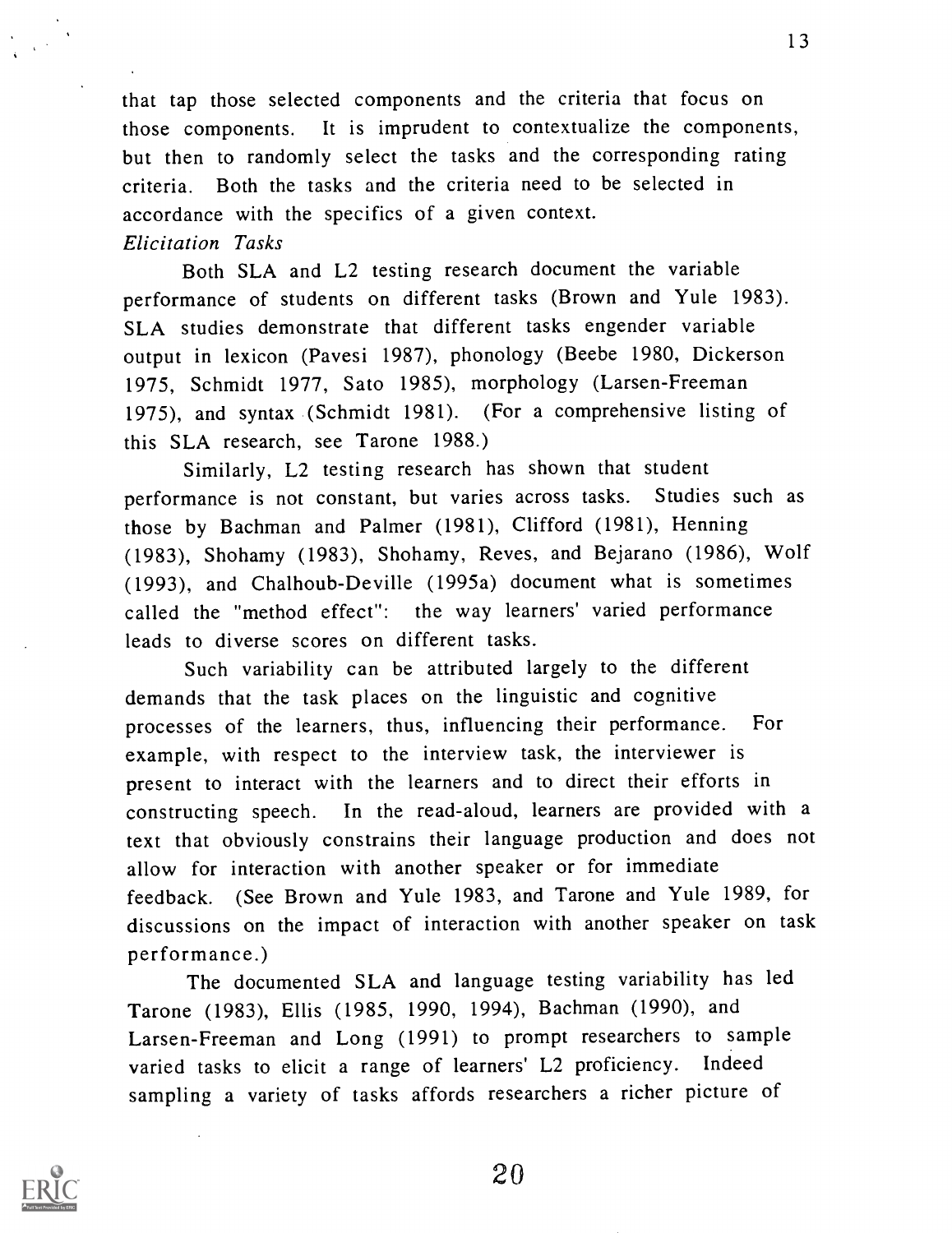learners' proficiency. Considering, however, that research, e.g., Chalhoub-Deville (1995b) provides evidence that different components underlie diverse tasks, it is imprudent to randomly sample a wide range of tasks. Researchers are prompted to consider the tasks that are likely to tap their intended proficiency components. The Chalhoub-Deville (1995b) study examined students' performance on three tasks: an interview, a narration, and a read-aloud. Analyses indicated that grammar-pronunciation and appropriate vocabulary usage were the salient components in the interview samples, creativity in presenting information and grammar-pronunciation were prominent for the narration samples, and finally confidence and pronunciation emerged in the read-aloud samples.

To sum up: the observed nature of the L2 proficiency construct is not constant across tasks. Different tasks are likely to capture different aspects of learners' proficiency. Researchers are encouraged not only to sample a variety of tasks to capture a richer picture of learners' performance, but also to sample tasks that ensure the prominence of the required proficiency components. Rating Criteria

We have argued for closely matching the proficiency components with the intended context. We have also contended for selecting tasks that tap the salient components in that particular context. In this section we make a case for the contextual development of the evaluation criteria. It is contradictory and selfdefeating to contextualize the proficiency components and the tasks and then to use some generic criteria for evaluation.

For two decades applied linguists have been occupied with learners' errors and with how those errors are perceived by various NSs and NNSs, i.e., error evaluation (Ellis 1994). Error evaluation studies and reviews such as those by Albrechtsen, Henriksen, and Faerch (1980), Chastain (1980), Eisenstein (1983), Davies (1983), Guntermann (1978), Ludwig (1982), Magnan (1982), Piazza (1980), and Politzer (1978) have tended, as Brindley (1991) writes, to investigate "the effects of particular discourse, phonological, syntactic or lexical features

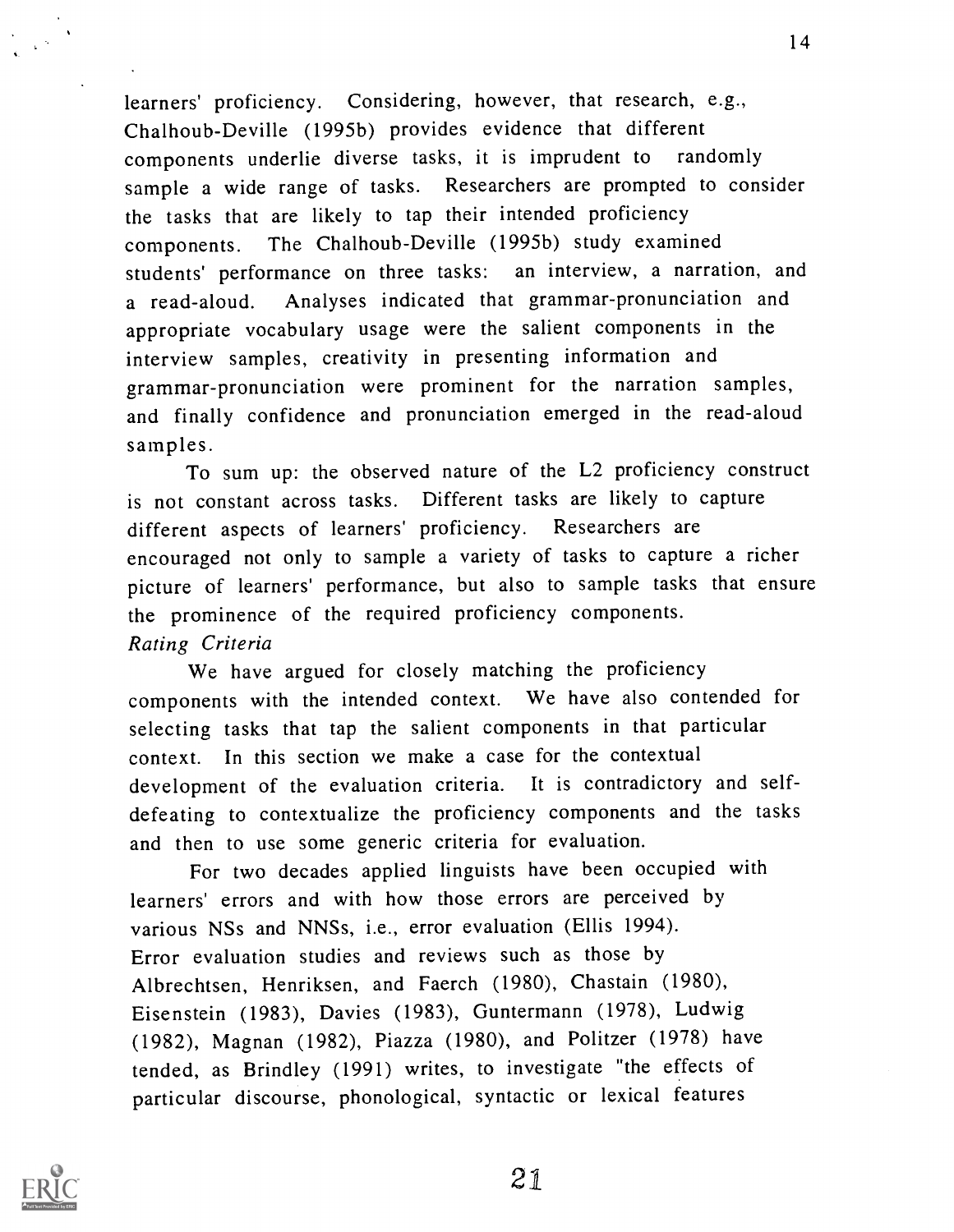on comprehensibility and/or irritation, rather than relating them to perceptions of proficiency" (p. 156). Although concern with errors is informative, it is not sufficient. Research is needed that focuses on the overall perception of learners' proficiency.

Proficiency research shows that rater groups with diverse professional training and background experiences differ in their expectations and evaluations of students' proficiency. Research (Ervin 1977, Fayer and Krasinski 1980, Galloway 1980, Barnwell 1989, McNamara 1990, Hadden 1991, Schairer 1992, Brown 1995 Chalhoub-Deville 1995a, 1995b, Elder 1996) documents differences between NSs and NNS, between teachers and non- teachers, and between NSs whose place of residence is the L1 community vs. those NSs in the L2 community. These differences are not only in terms of the scores awarded, but also with regard to the proficiency components raters elect to focus on when observing learners' performance.

In short, the above studies provide a strong evidence against the generic conceptualization of the NS. The question that consequently arises is what criteria, or more appropriately whose criteria should be used in evaluating learners' performance? We contend that it depends on who the end-user of the results are, i.e., the context in which these results are used. "Accurate interpretation and use of test scores necessitates the inclusion of criteria that correspond to the perceptions of the end-users" (Chalhoub-Deville forthcoming a). To explicate this point about the rating criteria and the end- user, we focus on the evaluation of ESL learners in varied contexts of use.

First we would like to consider the assessment of ESL students for classroom use. In such a context, students are being tested in order to inform further instruction and ESL teachers are typically the end-users of the test results. In other words, teachers use the test results to design/adjust the subsequent lesson plans. Criteria, therefore, should be congruent with the language components deemed important by those ESL teachers. Alderson and Clapham (1995), Upshur and Turner (1995), and Turner and Upshur (1995) similarly argue that in order to obtain appropriate and meaningful

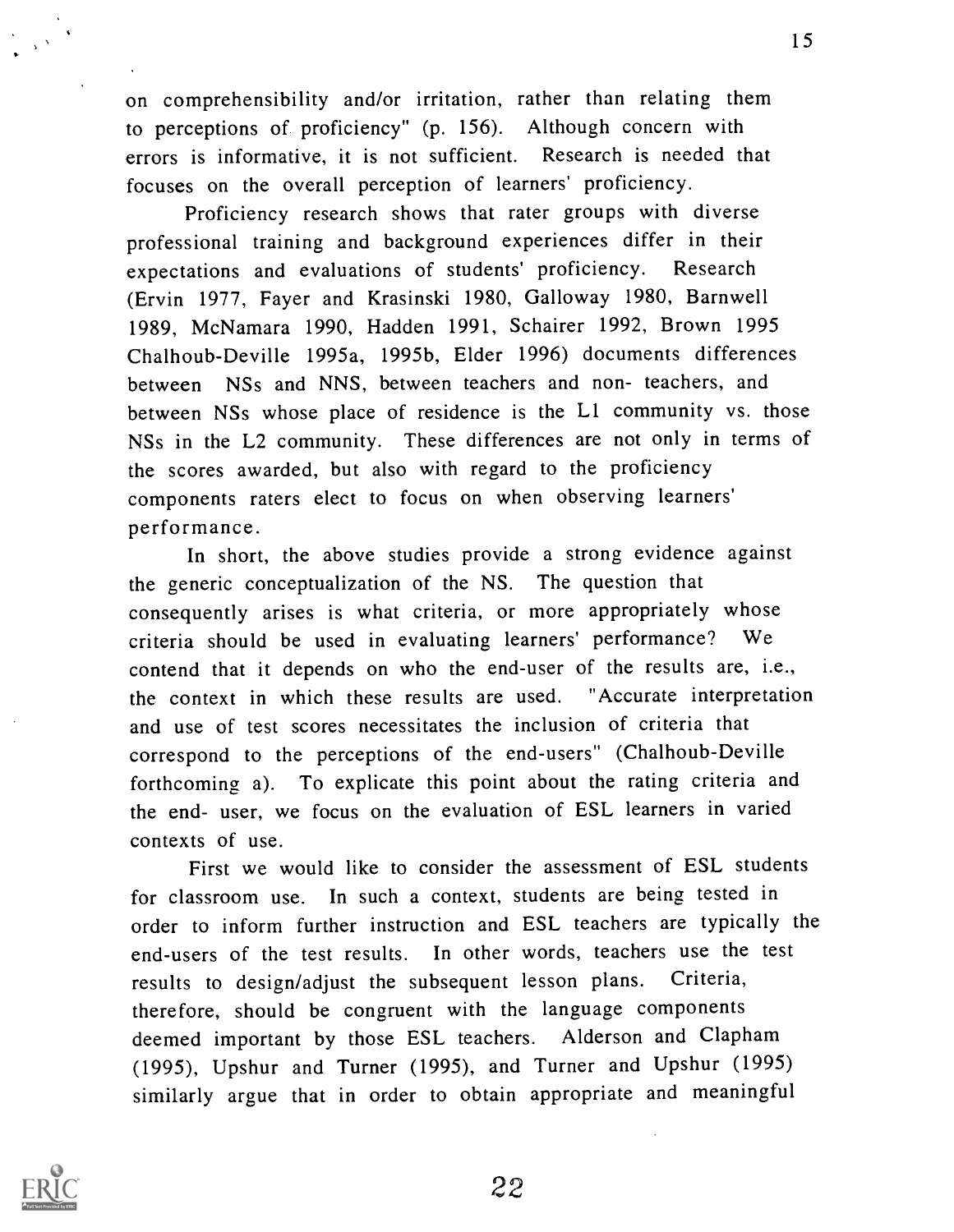assessment of learners' performance, classroom assessment criteria should include teachers' views and beliefs. If rating criteria do not reflect what teachers deem important, there are no guarantees that the results obtained will be interpreted and used appropriately. In short, for effective classroom teaching, assessment in general and the rating criteria used specifically need to consider the L2 components teachers deem meaningful and appropriate.

In this second example, we consider the rating criteria when the test is intended to measure learners' ability to perform in academic settings, e.g., pursuing studies where ESL is the medium of instruction. In such a context, rating criteria should reflect the perceptions held by those teachers with whom students are expected to interact in their academic work. It is the perceptions of those non-ESL teachers that are contextually more pertinent. The ESL teacher cannot be expected to be familiar with how the language is used to discuss the various academic subject matters. Those non-ESL teachers are better equipped to determine learners' ability to use ESL for academic purposes. As mentioned before, if the perceptions of the appropriate group of teachers are not included, the interpretation and use of proficiency ratings are jeopardized.

As for ESL assessment for professional certification, evaluation criteria should take account of the views held by representatives of that professional community and not necessarily of ESL teachers. Brown (1995) forwards a similar argument. She states that given the differences in the rating behaviour between the teachers and tour guide professionals, and given the context of professional certification, criteria reflecting the perceptions of the tour guide representatives are likely to be more appropriate than those of the L2 teachers. It is those professionals and not necessarily the ESL teachers who have the pertinent knowledge and intuition of the proficiency deemed appropriate in the targeted professional setting(s).

To summarize what we have shown thus far: a discrepancy between the intended context of assessment and the rater group employed to derive the rating criteria threatens the meaningfulness and usefulness of the rating results. We contend that rating criteria



23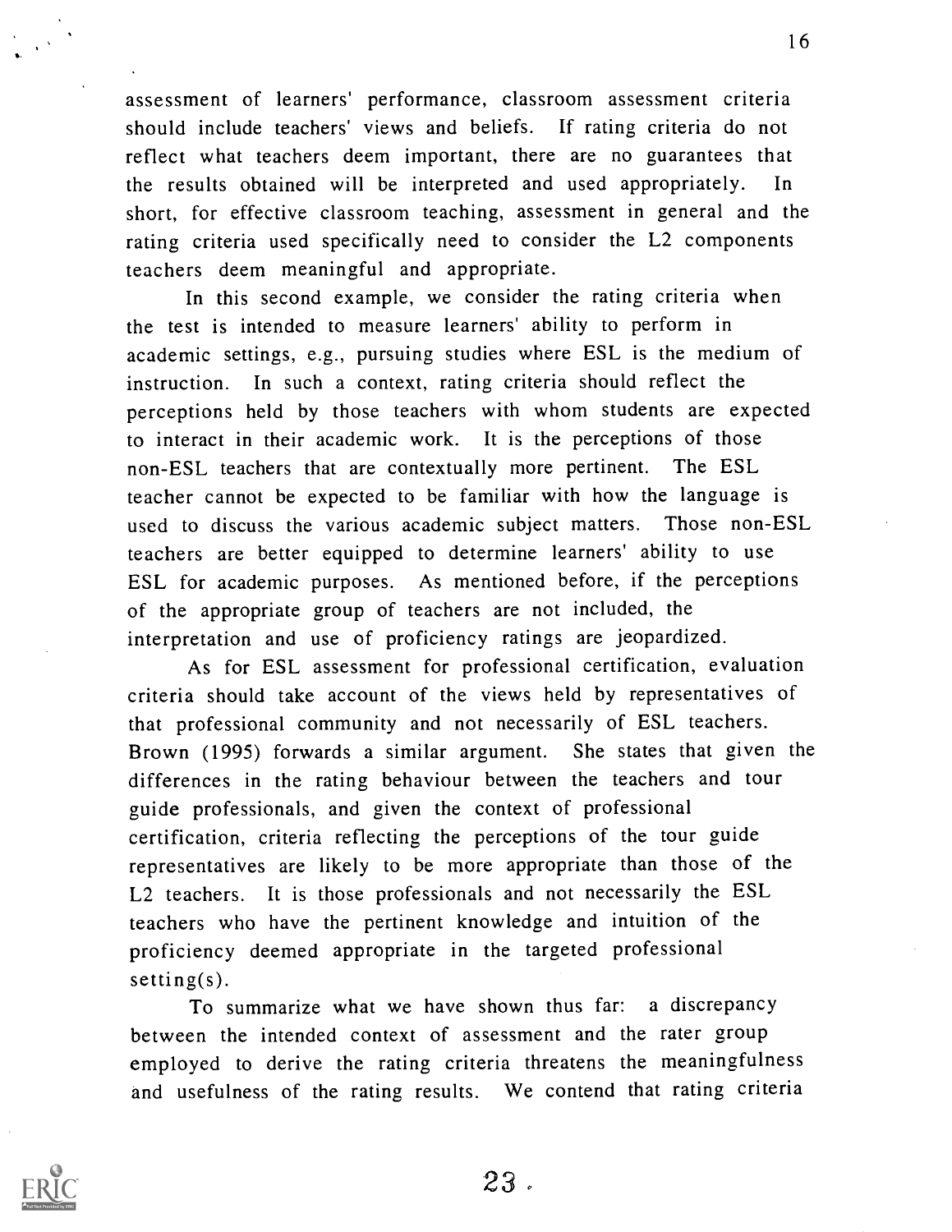should be based on the perceptions of the rating group(s) most consistent with the particular context(s). Generalizability

In advocating contextual assessment, where the selection of proficiency components and the corresponding development of tasks and evaluation criteria are context dependent, the generalizability of the ensuing results becomes critical to address. Likewise, Messick (1989) writes: "Because of numerous factors contributing to interactions and systematic variability in behavior and performance, generalizability of the construct meaning of test scores across various contexts cannot be taken for granted" (Messick, 1989, p. 56). The generalizability issue is indeed of paramount importance. We do not propose to provide answers that settle this complex issue. We do, however, forward a couple of perspectives for the reader to consider.

In addressing the generalizability issue, we ask the reader to carefully consider the other side of the argument, i.e., if generic assessment is used, to what contexts do the scores obtained generalize? As Chalhoub-Deville (forthcoming b) maintains, "while recognizing that such context-specific assessment frameworks may lack generalizability, the mindful practitioner would also recognize that it is imprudent to promote generalizability at the expense of validity." We contend that with contextualized assessment we have a more accurate representation of learners' proficiency in that specific context.

Another critical issue to consider in this discussion of generalizability is the relationship between theoretical and operational models. By linking operational models to theoretical models, the researcher can judge how the proficiency components of that delimited and context-dependent operational model fit into the more generic theoretical model. Such an approach enables deliberation and discussion about the meaning of the proficiency construct across contexts.

This approach is certainly congruent with the approach taken by many SLA researchers; as Ellis (1994) says:

The object of our enquiry--second language (L2)



24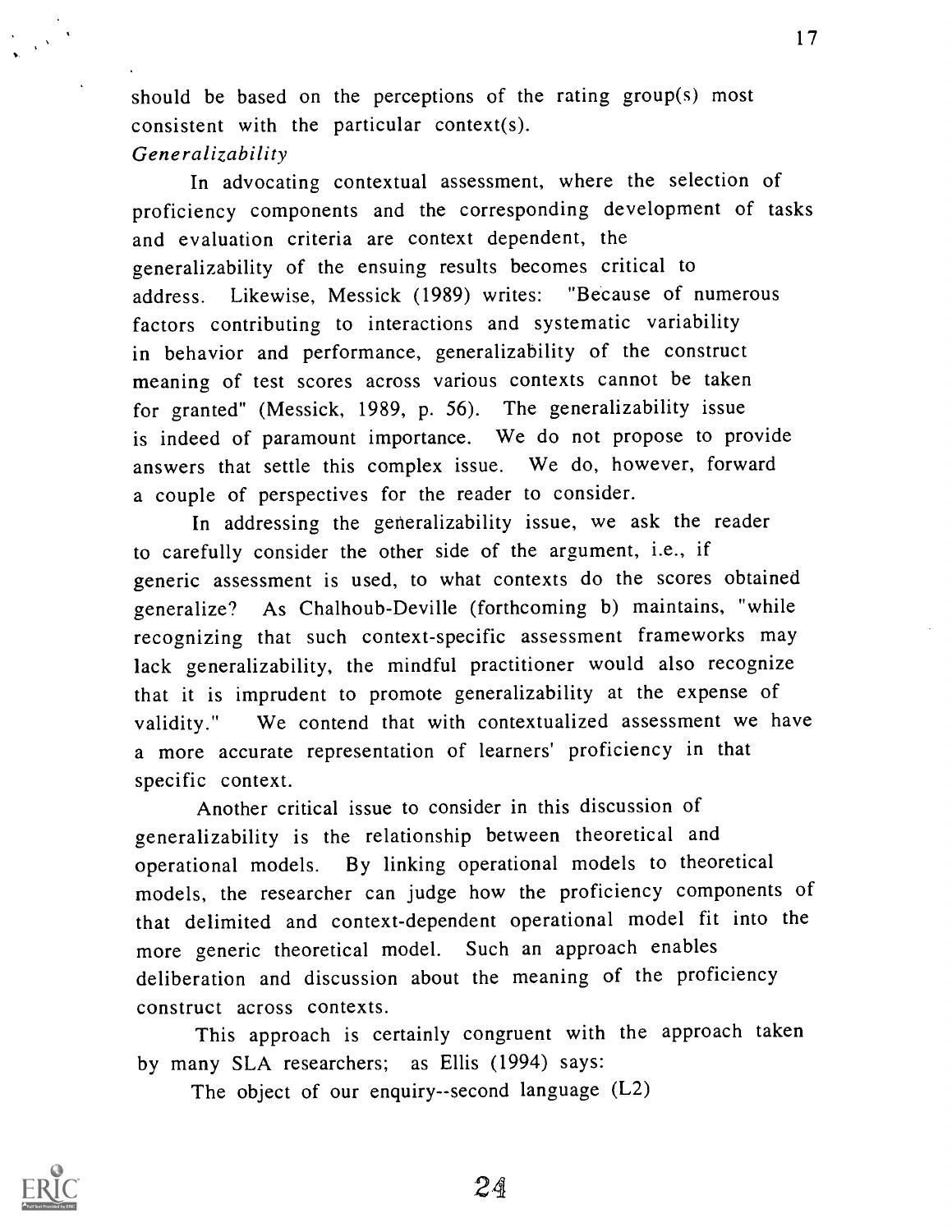acquisition--is best seen as a complex, multi-faceted phenomenon--more like a many-sided prism than a neat picture with clearly identifiable objects. The images that the prism presents vary in accordance with the angle from which it is viewed and the light directed at it, with the result that, while they are in some way interrelated, they also afford different perspectives of the same entity. (p. 667)

In the domain of L2 testing, we might put it this way: proficiency does not manifest itself as one unchanging set of components. Instead, proficiency denotes subsets of components depending on the variables operating in a given context. The subsets provide snap shots of learners' proficiency. These snap shots are interrelated and together they provide a rich and multi-faceted picture of the proficiency construct.

### Conclusion

The paper underscores the need for applied linguists in the various areas of research to collaborate to foster growth in the field.

We have focused on the need to align the related areas of L2 teaching, SLA research, and L2 testing and have made a case for both contextual teaching and testing. In the area of SLA research, we have pointed to work which suggests that SLA theory should account for the impact which social context and social interaction have upon the learner's development of an interlanguage. In the area of teaching, we have seen that careful analysis of the target situations can lead to identification of language components and tasks that learners need to learn. Those components and relevant tasks can be used in the classroom to teach students the skills they need.

With regard to assessment, we have argued that the context with its particular purpose, language, examinee, task, rater, etc., causes certain components of the L2 construct to be relevant and others irrelevant. As a result, we have advocated, as more appropriate for testing, the use of operational models that include only the contextually salient components. Furthermore, we have made a case both for the careful selection of tasks that tap the

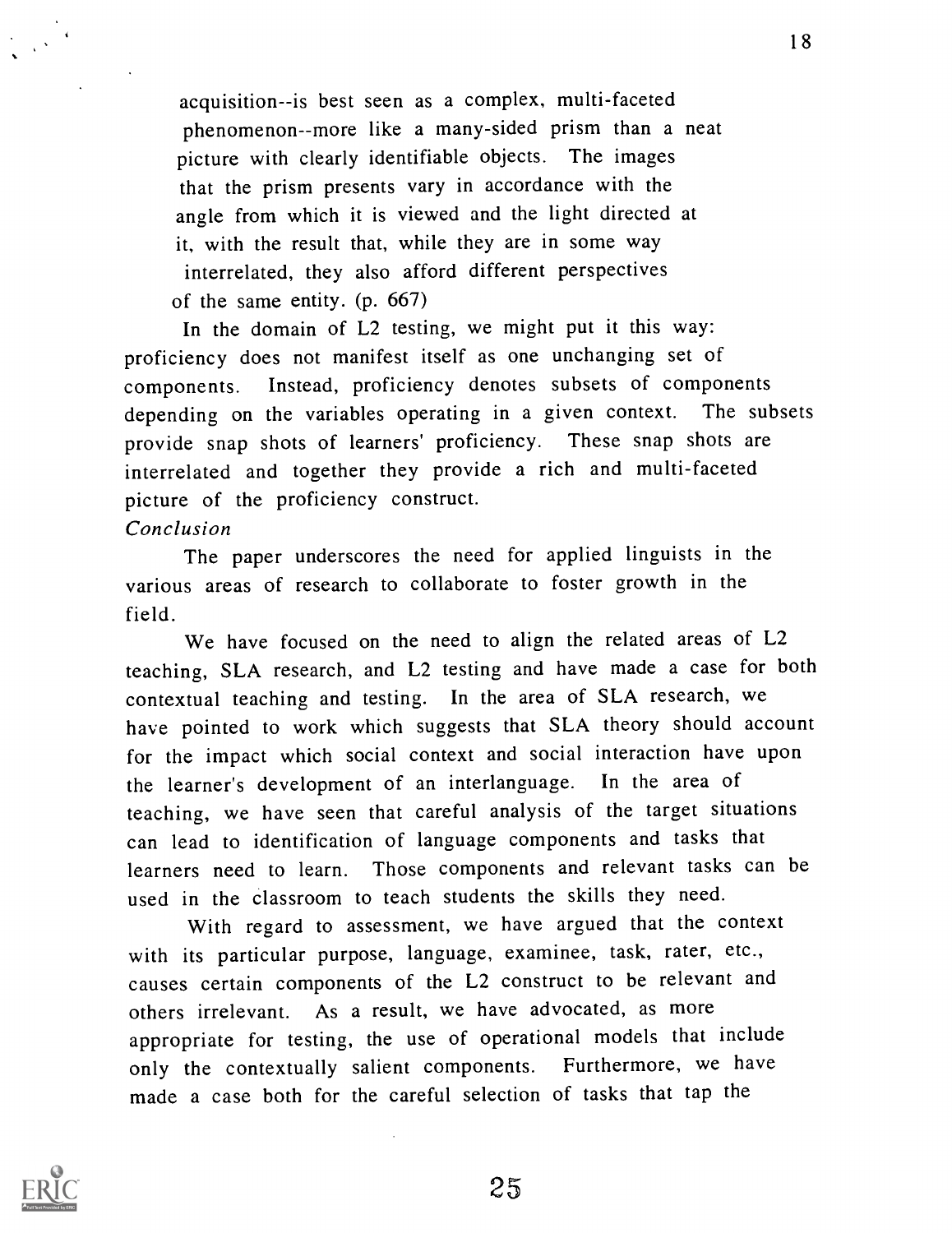appropriate language components and for developing evaluation criteria that reflect the perceptions of the potential users.

In our discussion, we have tried to address the danger that by localizing we may lose generalizability. By developing an endless stream of local assessment instruments, we may lose the ability to determine whether a learner who has become proficient in communicating in one situation has also become proficient in communicating in another. We have suggested that when each operational model is tied to a comprehensive theoretical model, then we can gain some ability to generalize beyond the specific local situation, to other situations in which the same or similar constellations of proficiency are called for. Nevertheless, research is needed, as called for also by Baron (1991), Dunbar, Koretz, and Hoover (1991), and Linn and Burton (1994), to investigate the number and types of tasks needed to provide an adequate representation of learners' proficiency.

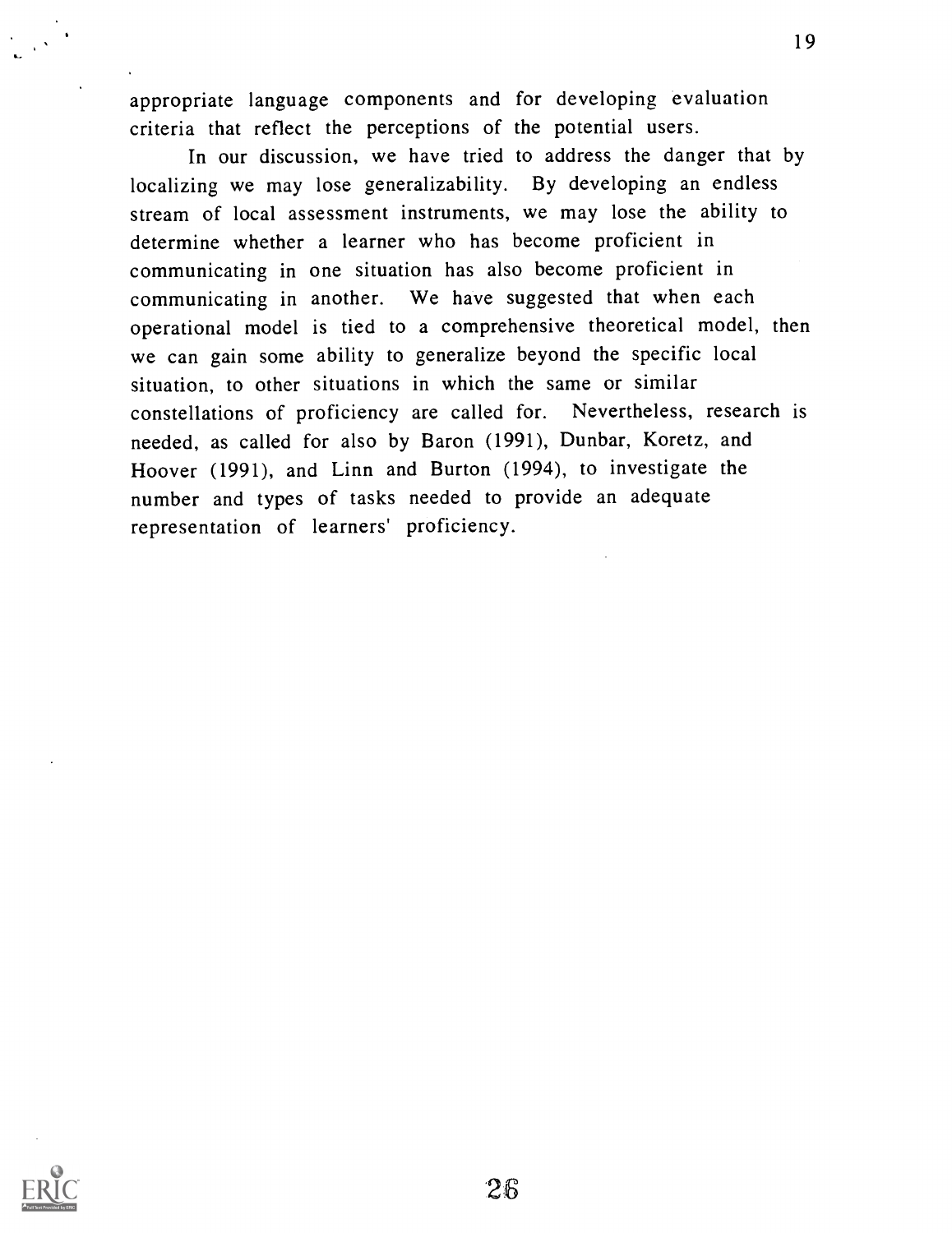#### References

- Albrechtsen, D., Henriksen, B., & Faerch, C. (1980). Native speaker reactions to learners' spoken interlanguage. Language Learning, 3 0(2), 365-396.
- Alderson, C. & Clapham, C. (1995). Assessing student performance in the ESL classroom. TESOL Quarterly, 29, 18 4-187.
- Bachman, L. F. & Palmer, A. S. (1981). A multitrait-multimethod investigation into the construct validity of six tests of speaking and reading. In A. S. Palmer, P. J. M. Groot, & G. A. Trosper (Eds.), The construct validation of tests of communicative competence (pp.149-165). Washington, DC: Teachers of English to Speakers of Other Languages.
- Bachman, L. and A. Palmer (forthcoming) Language Testing in Practice. Oxford: Oxford University Press.
- Baird, K. (1991, August 9). Company teaches test-taking. Columbus Dispatch, p. 5C.
	- Barnwell, D. (1989). 'Naive' native speakers and judgements of oral proficiency in Spanish. Language Testing, 6, 152-163.
	- Baron, J. B. (1991). Strategies for the development of effective performance exercises. Applied Measurement in Education, 4(4), 305-318.
	- Beebe, L. (1980) Sociolinguistic variation and style-shifting in interlanguage. Language Learning 30,2:433-447.
	- Brindley, G. (1991). Defining language ability: The criteria for criteria. In S. Anivan (Ed.), Current developments in language testing (pp. 139-164). Singapore: Regional Language Center.
	- Brown, A. (1995). The effect of rater variables in the development of an occupation-specific language performance test. Language Testing, 1 2, 1-15.
	- Brown, G. and G. Yule (1983) Teaching the Spoken Language. Cambridge: Cambridge University Press.

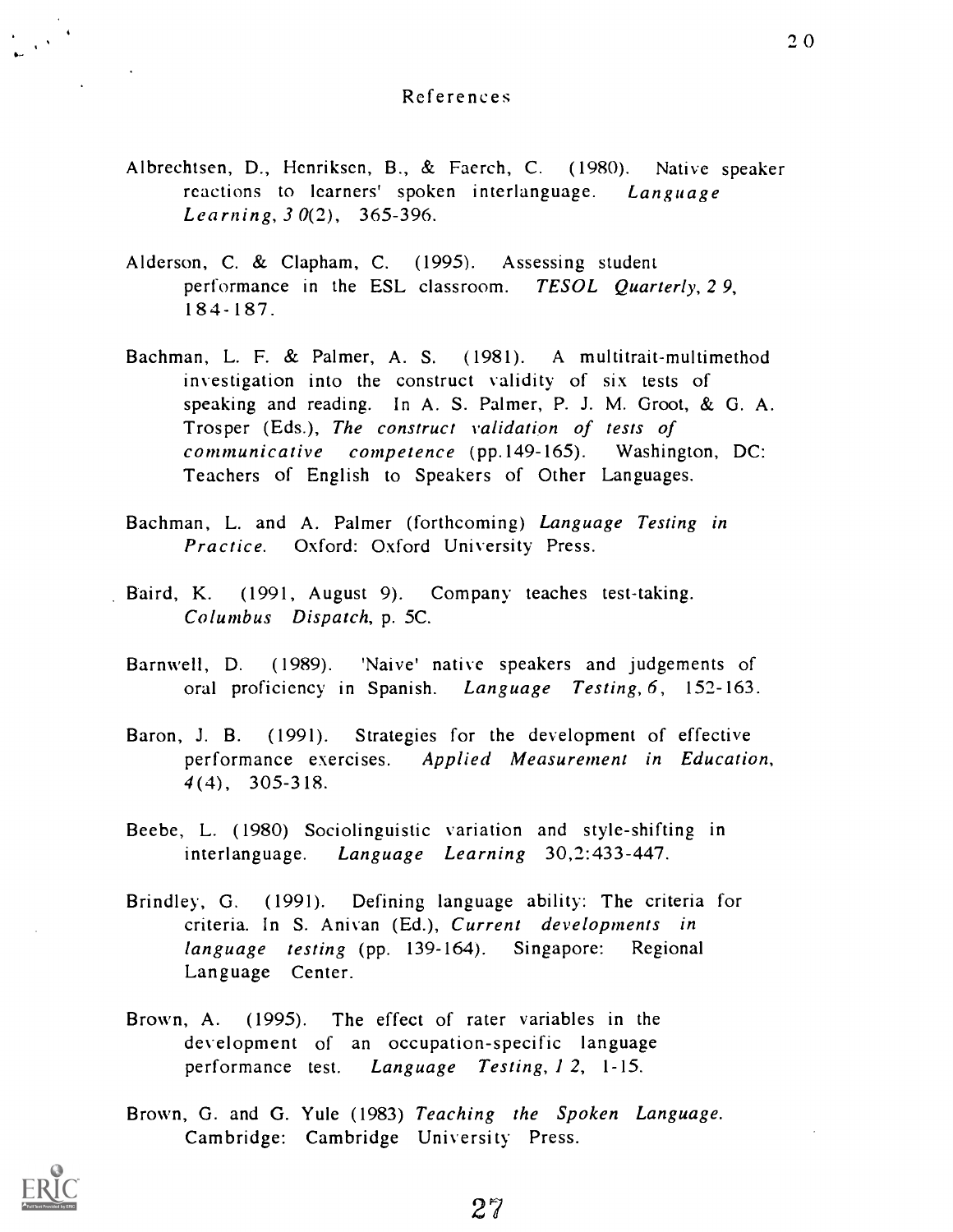- Canale, M. (1983). On some dimensions of language proficiency. In J. W. Oiler, Jr. (Ed.), Issues in Language Testing Research (pp. 333-342). Rowley, MA: Newbury House Publishers.
- Canale, M. & Swain, M. (1980). Theoretical bases of communicative approaches to second language teaching and testing. Applied Linguistics,  $1(1)$ , 1-47.
- Chalhoub-Deville, M. (1995a). Deriving oral assessment scales across different tests and rater groups. Language Testing, 1 2,  $16 - 33$ .
- Chalhoub-Deville, M. (1995b). A contextualized approach to describing oral language proficiency. Language Learning, 45,  $251 - 281$ .
- Chalhoub-Deville, M. (forthcominga). Theoretical models, assessment frameworks, and test construction. Language Testing.
- Chalhoub-Deville, M. (forthcomingb). Test Interpretation, Test Use, and Pedagogical Implications. Australian Review of Applied Linguistics.
- Chastain, K. (1980). Native speaker reaction to instructoridentified student second-language errors.  $Model$ Language Journal, 6 4, 210-215.
- Clifford, R. T. (1981). Convergent and discriminant validation of integrated and unitary language skills: The need for a research model. In A. S. Palmer, P. J. M. Groot, & G. A. Trosper (Eds.), The construct validation of tests of communicative competence (pp.149-165). Washington, DC: Teachers of English to Speakers of Other Languages.
- Davies, A. (1983). Error evaluation: The importance of viewpoint. English Language Teaching Journal, 3 7(4), 304-3 11.
- Dickerson, L. (1975) The learner's interlanguage as a system of variable rules. TESOL Quarterly 9:401-407.
- Dunbar, S. B., Koretz, D. M., & Hoover, H. D. (1991). Quality control in the development and use of performance assessments. Applied Measurement in Education, 4(4), 289-303.

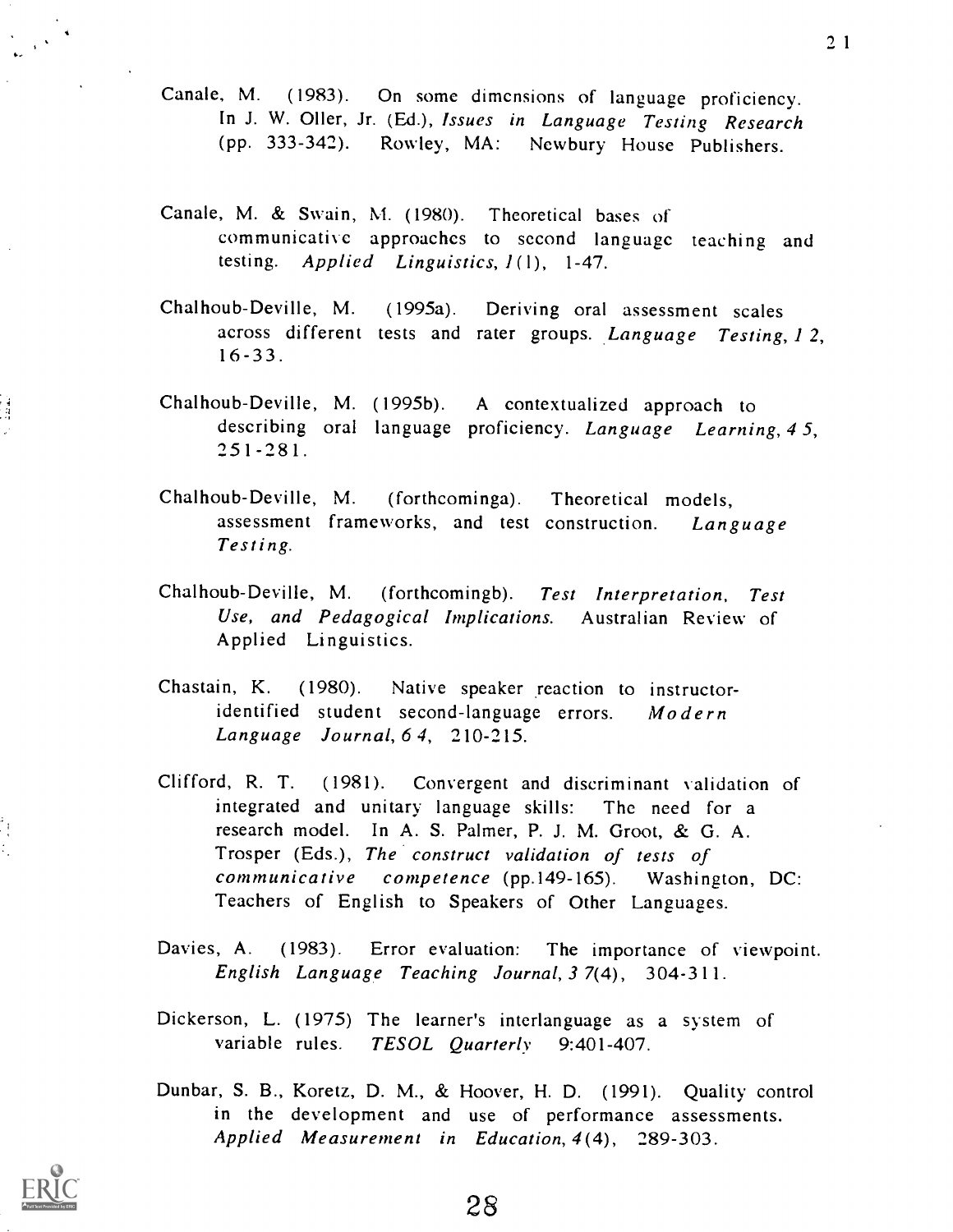Eiscnstcin, M. (1983). Native reactions to non-native speech: A review of empirical research. Studies in Second Language Acquisition, 5(2), 160-176.

 $\mathcal{L}_{\mathcal{C}}$ 

- Elder C. (March, 1996). Performance testing for the professions:<br>Language proficiency or strategic competence. Paper Language proficiency or strategic competence. presented at the annual meeting of the American Association for Applied Linguistics, Chicago, IL.
- Ellis, R. (1985) Understanding Second Language Acquisition. Oxford: Oxford University Press.
- Ellis, R. (1987) Second Language Acquisition in Context. London: Prentice Hall International.
- Ellis, R. (1990). Instructed second language acquisition. Cambridge, MA: Basil Blackwell.
- Ellis, R. (1994) The Study of Second Language Acquisition. Oxford: Oxford University Press.
- Ellis, R. (in preparation) Item Learning vs. System Learning: Explaining Free Variation. Presentation for AAAL 1997 Colloquium: Incorporating Sociolinguistic Perspectives into SLA Theory.
- Ervin, G. L. (1977). The study of the use and acceptability of target language communication strategies employed by American students of Russian. Unpublished doctoral dissertation, The Ohio State University.
- Fayer, J. M. & Krasinski, E. (1987). Native and nonnative judgments of intelligibility and irritation. Language Learning, 3 7(3), 313-326.
- Gass, S. (in press) Input, Interaction and the Development of Second Languages. Lawrence Erlbaum Associates.
- Galloway, V. B. (1980). Perceptions of the communicative efforts of American students of Spanish. Modern Language Journal, 6 4, 428-433.
- Gass, S. (in preparation) An Input/Interaction Perspective on Acquisition. Presentation for AAAL 1997 Colloquium: Incorporating Sociolinguistic Perspectives into SLA Theory.



29

 $2<sub>2</sub>$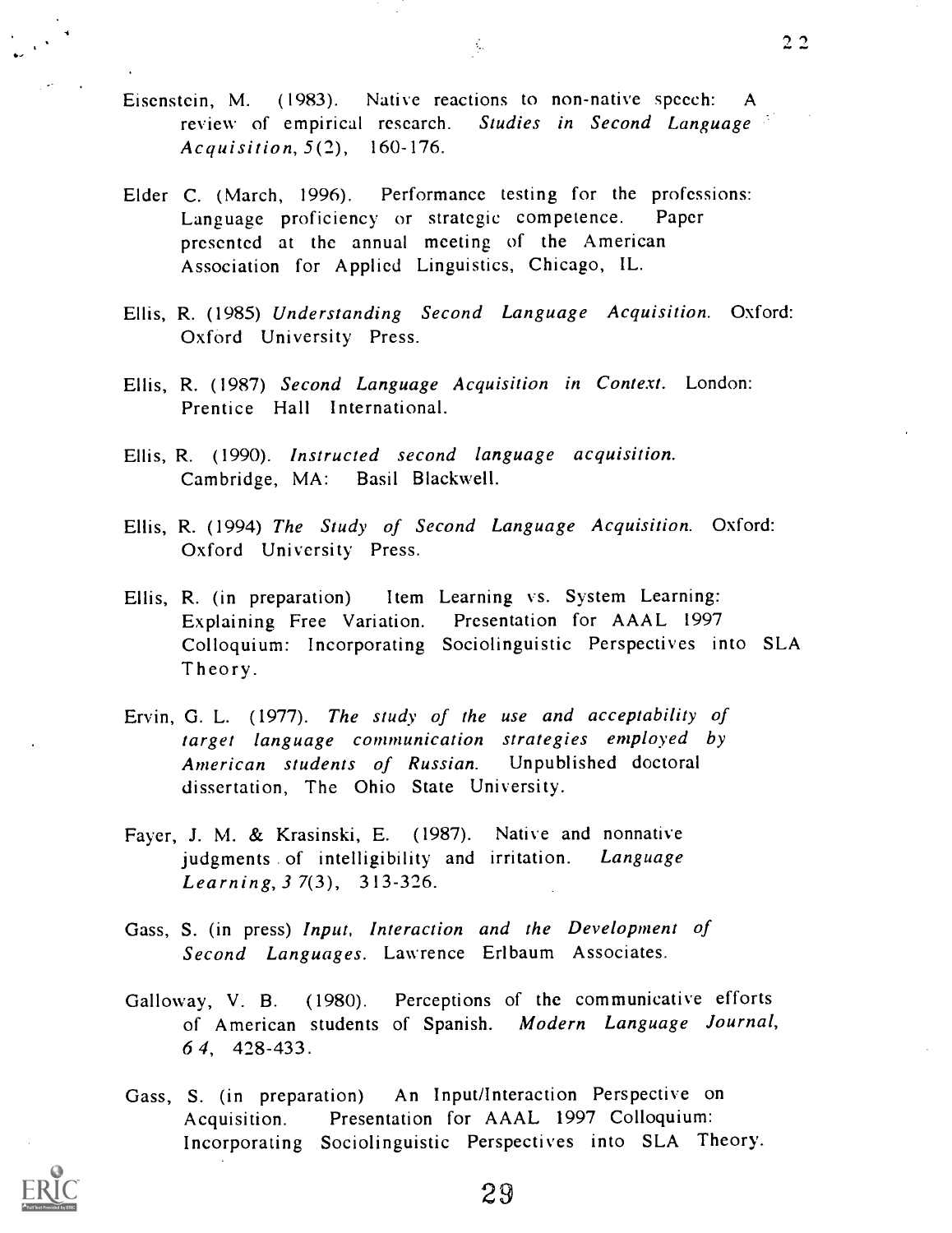- Guntermann, G. (1978). A study of the frequency and communicative effects of errors in Spanish. Modern Language Journal, 6 2, 251-253.
- Hadden, B. (1991). Teacher and nonteacher perceptions of second-language communication. Language Learning,  $4 l(1)$ , 1-24.
- Haladyna, T. M., Nolen, S. B., & Haas, N. S. (1991). Raising standardized achievement test scores and the origins of test score pollution. Educational Researcher, 20(5), 2-7.
- Hatch, E. (1978) Discourse analysis and second language acquisition, in E. Hatch (Ed.) Second Language Acquisition: A Book of Readings. (pp. 402-435) Rowley, Mass: Newbury House.
- Henning, G. (1983). Oral proficiency testing: Comparative validities of interview, imitation, and completion methods. Language Learning,  $3 \frac{3}{3}$ ,  $315 - 332$ .
- Henning, G. and Cascallar, E. 1992: A preliminary study of the nature of communicative competence. Princeton, NJ: Educational Testing Service.
- Hymes, D. (1972) On communicative compentence, in J. Pride and J. Holmes (Eds.) Sociolinguistics. Harmondsworth: Penguin.
- Hymes, D. H.  $(1973)$ . Toward linguistic competence. Texas Working Papers in Sociolinguistics, Working Paper No. 16. Austin, Texas: Center for Intercultural Studies in Communication, and Department of Anthropology, University of Texas.
- Jacobson, W. (1986) An assessment of the communication needs of non-native speakers of English in an undergraduate physics lab. English for Specific Purposes 5,2:173-188.
- Kenyon, D. & Stansfield, C. (1992). Examining the validity of a scale used in a performance assessment from many angles using the many-faceted Rasch model. Paper presented at the annual meeting of the American Educational Research Association, San Francisco, CA.
- Kuehn, K. (1994) Form-structured discourse: A script of a welfare office intake interview for ESL learners. MA Qualifying Paper, University of Minnesota.

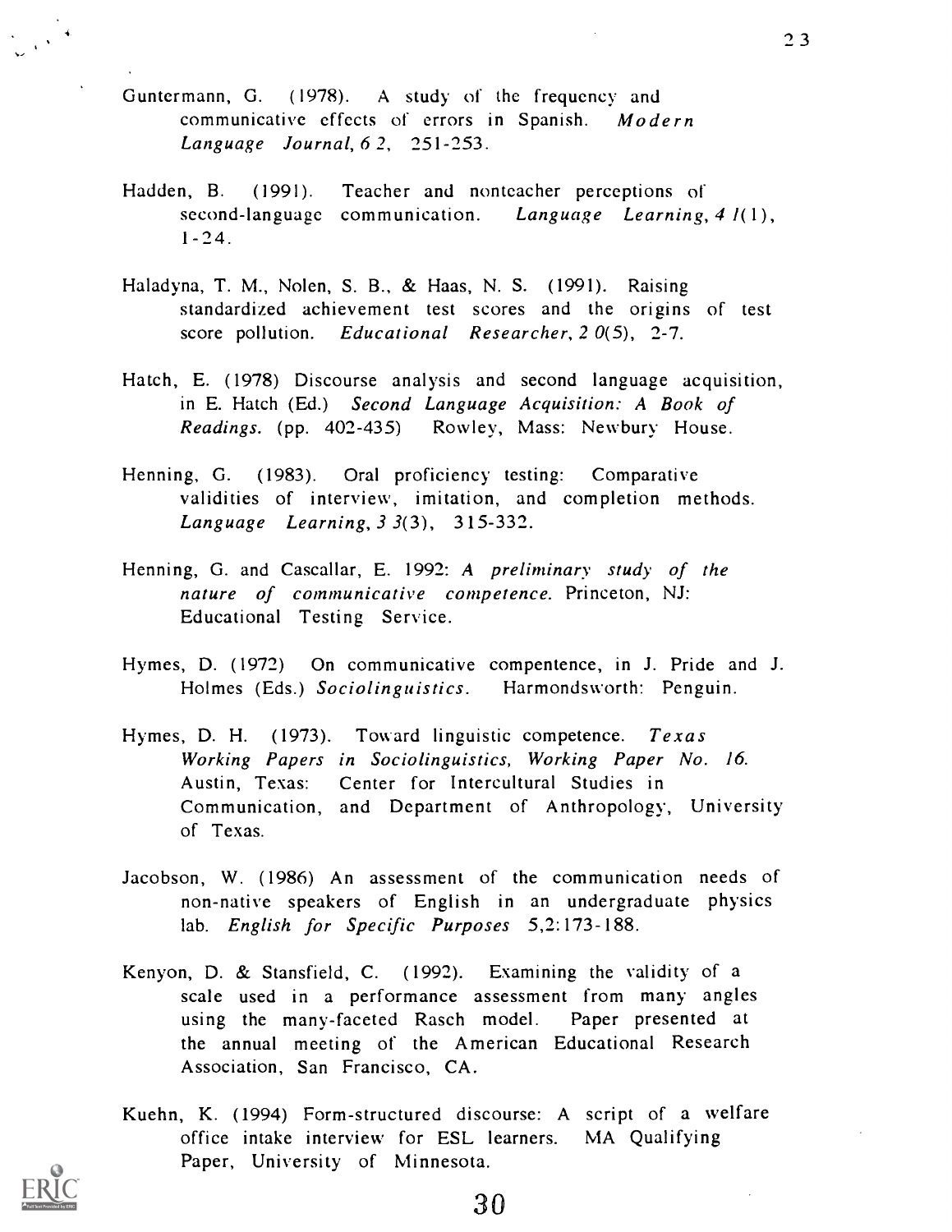- Lantolf, J. P. & Frawley, W. (1985). Oral proficiency testing: <sup>A</sup> critical analysis. Modern Language Journal, 6 9, 337-345.
- Lantolf, J. P. & Frawley, W. (1988). Proficiency: Understanding the construct. Studies in Second Language Acquisition,  $10$ ,  $181 - 195$ .
- Lantolf, J. P. & Frawley, W. (1992). Rejecting the OPI--again: <sup>A</sup> response to Hagen. ADFL Bulletin, 2 3 (2), 34-37.
- Larsen-Freeman, D. (1975). The acquisition of grammatical morphemes by adult ESL students. TESOL Quarterly, 9, 409-43 0 .
- Larsen-Freeman, D. and M. Long (1991) An Introduction to Second Language Acquisition Research. London: Longman.
- Levine, L. (1981) Influence of social role on communication in a cross-cultural interview. MA Qualifying Paper, University of Minnesota.
- Linn, R. L. & Burton, E. (1994). Performance-based assessment: Implications of task specificity. Educational Measurement: Issues and Practice, 1 3(1), pp. 5-15.
- Liu, G. (1991). Interaction and second language acquisition: A case study of a Chinese child's acquisition of English as a Second Language. Unpublished Ph.D. Thesis, La Trobe University.
- Ludwig, J. (1982). Native-speaker judgments of second language learners' efforts at communication: A review. Modern Language Journal, 6 6, 274-283.
- McNamara, T. F. (1990). Item Response Theory and the validation of an ESP test for health professionals. Language Testing, 7(1), 52-76.
- McNamara, T. F. & Lumley, T. (1993). The effects of interlocutor and assessment mode variables in offshore assessment of speaking skills in occupational settings. Paper presented at the annual meeting of the Language Testing Research Colloquium, Cambridge, England. (ERIC Document Reproduction Service ED 364 066).

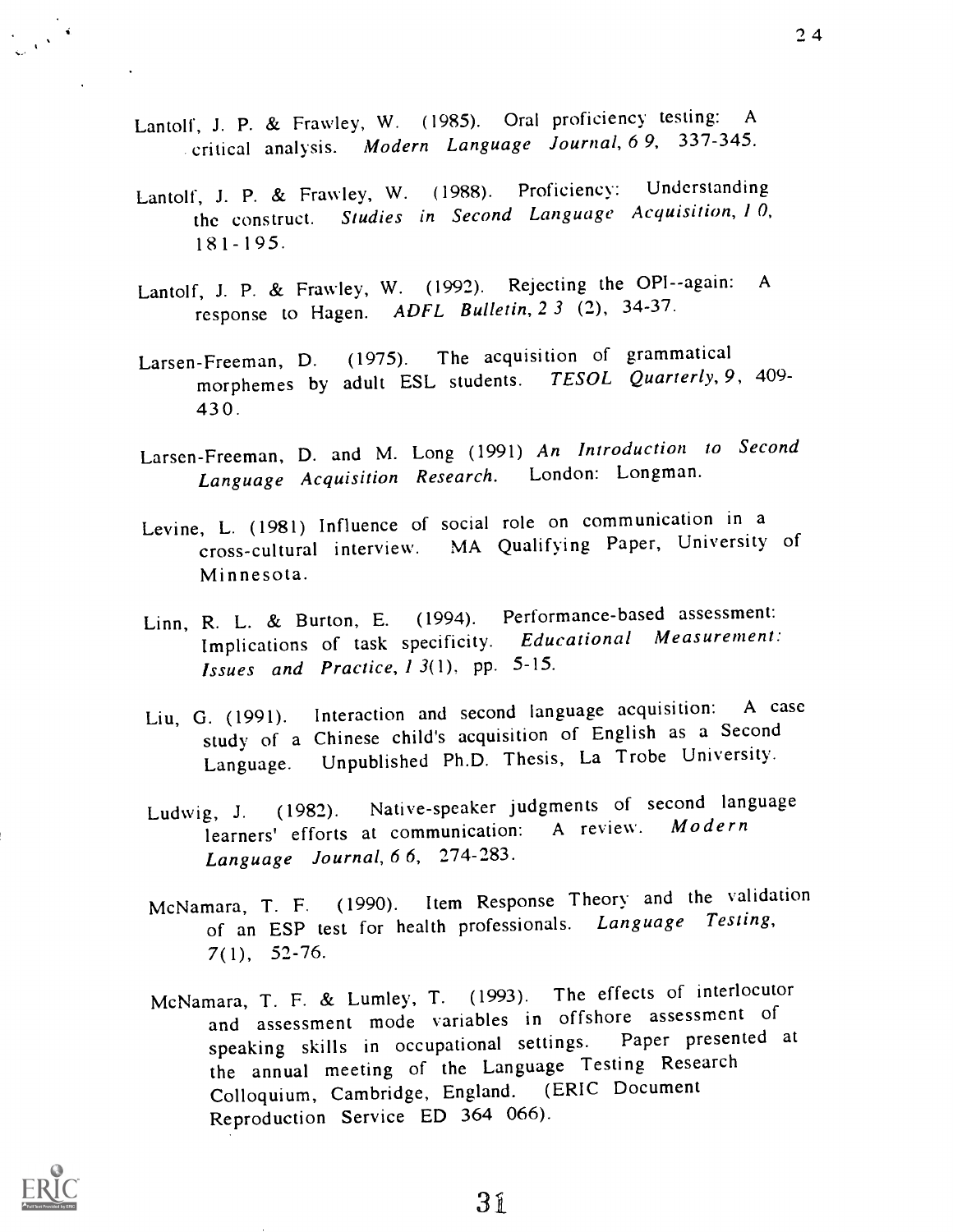- Madaus, G. F. (1988). The influence of testing on curriculum. in L. N. Tanner (Ed.), Critical issues in curriculum: Eightyseventh yearbook of the National Society for the Study of Education (pp. 83-121). Chicago, IL: University of Chicago Pre ss.
- Magnan, S. (1982). Native speaker reaction as a criterion for error correction. ERIC Document Reproduction Service ED 22 066.
- Maier, P. (1992) Politeness strategies in business letters by native and non-native English speakers, English for Specific Purposes 11 (3):189-206.
- Mehrens, W. A., & Kaminski, J. (1989). Methods for improving standardized test scores: Fruitful, fruitless, or fraudulent? Education Measurement: Issues and Practices, 8, 14-22.
- Messick, S. (1989). Validity. In R. L. Linn (Ed.), Educational Measurement (3rd ed., pp. 13-103). New York: American. Council on Education/Macmillan.
- Mitchell, R., J. Hooper and F. Myles (in preparation) Prefabricated Phrases in Classroom Teaching and Learning: Their Place in Interlanguage Development. Presentation for AAAL 1997 Colloquium: Incorporating Sociolinguistic Perspectives into SLA Theory.
- Mori, M.(1991) Script for the medical consultation: Comparison of the expectations between Japanese and American. Course paper, University of Minnesota.
- Munby, J. (1978). Communicative syllabus design. Cambridge: Cambridge University Press.
- North, B. (1993). The development of descriptors on scales of language proficiency. Washington, DC: The National Foreign Language Center.
- Oiler, J. W. Jr. (1976). Evidence of a general language proficiency factor: An expectancy grammar. Die Neuren Sprachen, 76,  $165 - 174$

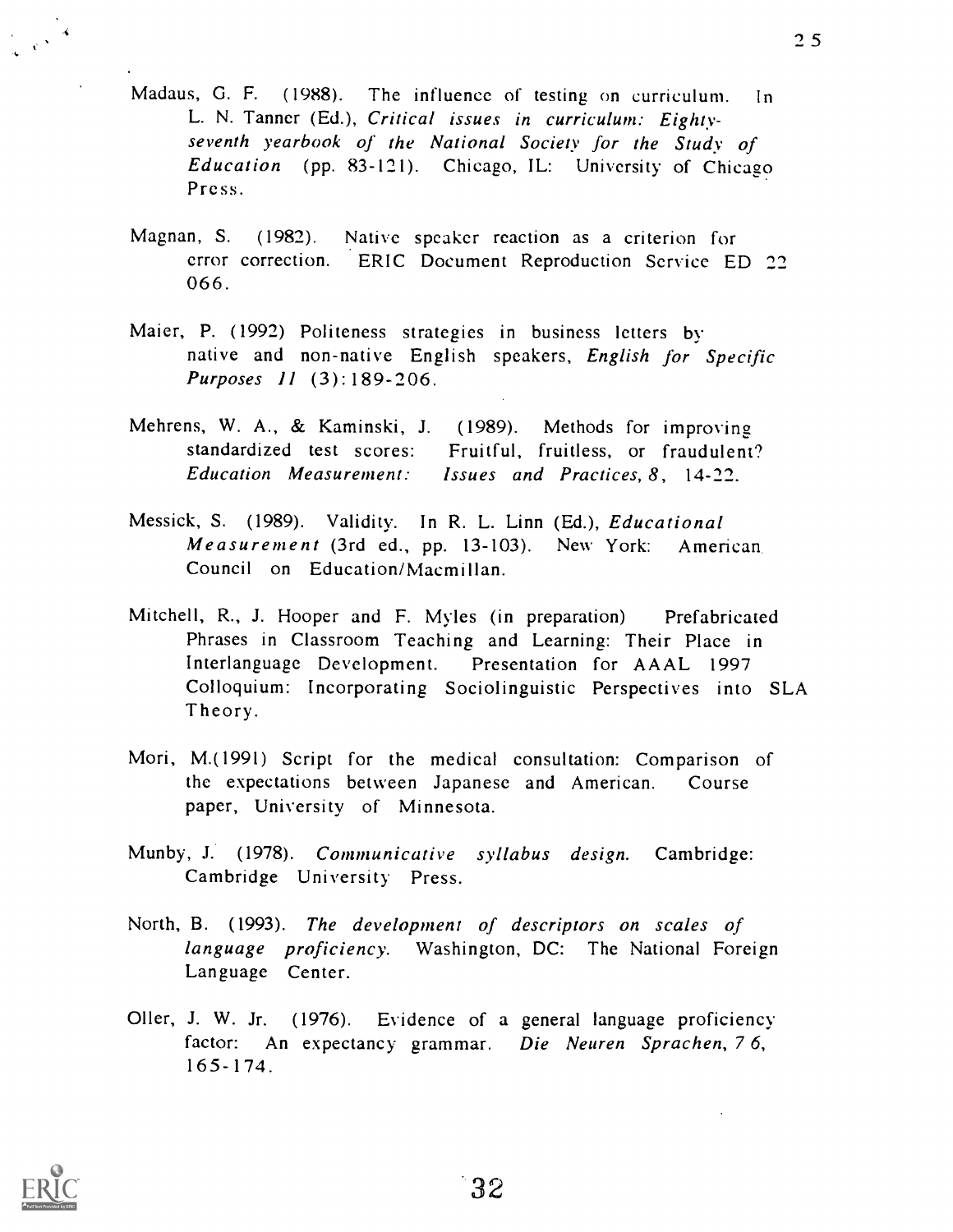- Olshtain, E. (in preparation) Pragmatic competence interacts with linguistic competence in various ways throughout the SLA continuum. Presentation for A AAL 1997 Colloquium: Incorporating Sociolinguistic Perspectives into SLA Theory.
- Pavesi, M. (1987). Variability and systematicity in the acquisition of spatial prepositions. In R. Ellis (Ed.), Second language acquisition in context (pp. 67-72). Englewood Cliffs, NJ: Prentice-Hall International.
- Piazza, L. G. (1980). French tolerance for grammatical errors made by Americans. Modern Language Journal, 6 4, 422- 42 7.
- Politzer, R. L. (178). Errors of English speakers of German as perceived and evaluated by German natives. Modern Language Journal, 6 2, 253-433.
- Preston, D. (1989) Sociolinguistics and SLA. Blackwell.
- Ranney, S. (1992) Learning a new script: An exploration of sociolinguistic competence. Applied Linguistics 13,1:25-49.
- Rimarcik, J. (1996) A VRS telephone messages: Reality of the nightmare for international students. MA Qualifying Paper, ESL, University of Minnesota.
- Sato, C. (1985). Task variation in interlanguage phonology. In S. Gass & C. Madden (Eds.), Input in second language acquisition, (pp. 181-196). Rowley, MA: Newbury House.
- Savignon, S. J. (1983). Communicative competence: Theory and classroom practice. Reading, MA: Addison-Wesley.
- Schairer, K. E. (1992). Native speaker reaction to non-native speech. Modern Language Journal, 76 (3), 309-319.
- Schmidt, M. (1981) Needs assessment in English for Special Purposes: The case study, in L. Selinker, E. Tarone and V. Hanzeli (Eds.), English for Academic and Technical Purposes: Studies in Honor of Louis Trimble. Rowley, MA: Newbury House, pp. 199-210.
- Schmidt, R. (1977). Sociolinguistic variation and language transfer in phonology. Working Papers on Bilingualism, 1 2,  $79 - 95$ .

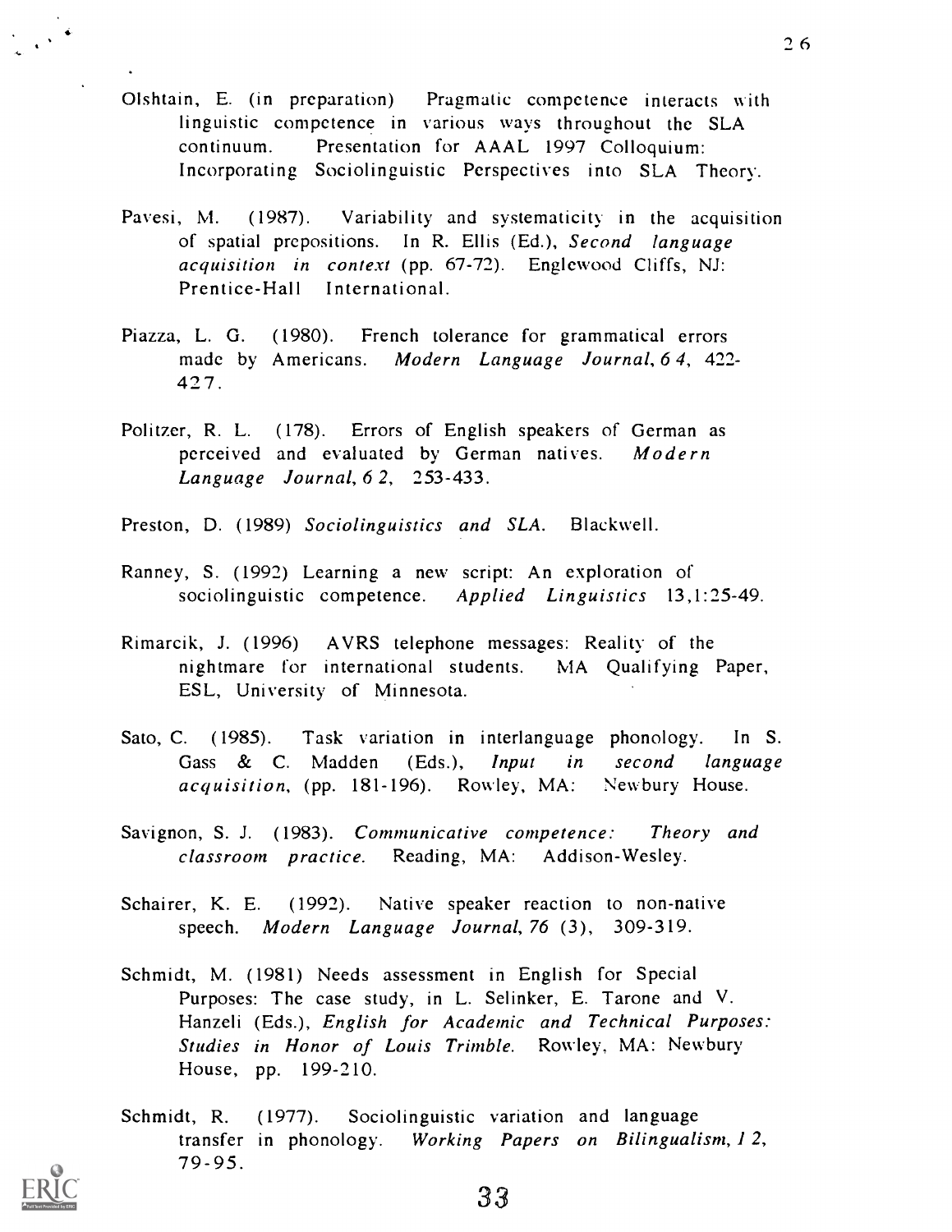- Selinker, L. and D. Douglas (1985) Wrestling with 'context' in interlanguage theory. Applied Linguistics 6:190-204.
- Shohamy, E. (1983). The stability of oral proficiency assessment on the oral interview testing procedure. Language Learning, 33 (4), 527 -539.
- Shohamy, E. (1984). Does the testing method make a difference? The case of reading comprehension. Language Testing, 1,  $147 - 170$ .
- Shohamy, E., Reyes, T., & Bejarano, Y. (1986). Introducing a new comprehensive test of oral proficiency. English Language Teaching Journal, 40 (3), 212-222.
- Skehan, P. (1991). Progress in language testing: the 1990s. In J. C. Alderson & B. North (Eds.), Language testing in the 1990s: The communicative legacy (pp. 3-21). London: MacMillan Publishers Limited.
- Smith, M. L. (1991). Put to the test: The effects of external testing on teachers. Educational Researcher, 20 (5), 8-11.
- Tarone, E. (1983) On the variability of interlanguage systems. Applied Linguistics 4,2:143-163.
- Tarone, E. (1988) Variation in Interlanguage. London: Edward Arnold.
- Tarone, E. (1990) On Variation in Interlanguage: A Response to Gregg," Applied Linguistics 11, 4:392-400.
- Tarone, E. (1996a) Analyzing IL in natural settings: A sociolinguistic perspective on second-language acquisition. Paper presented at AILA, Jyvaskyla, Finland.
- Tarone, E. (1996b) Variation and cognition: The impact of social factors on interlanguage construction. SLRF 1996 Colloquium: Integrating cognitive and linguistic approaches to SLA (Dean Mellow, organizer).
- Tarone, E. and L. Beebe (in preparation) Incorporating a sociolinguistic perspective into SLA theory: Some questions we might address. Presentation for AAAL 1997 Colloquium: Incorporating Sociolinguistic Perspectives into SLA Theory.

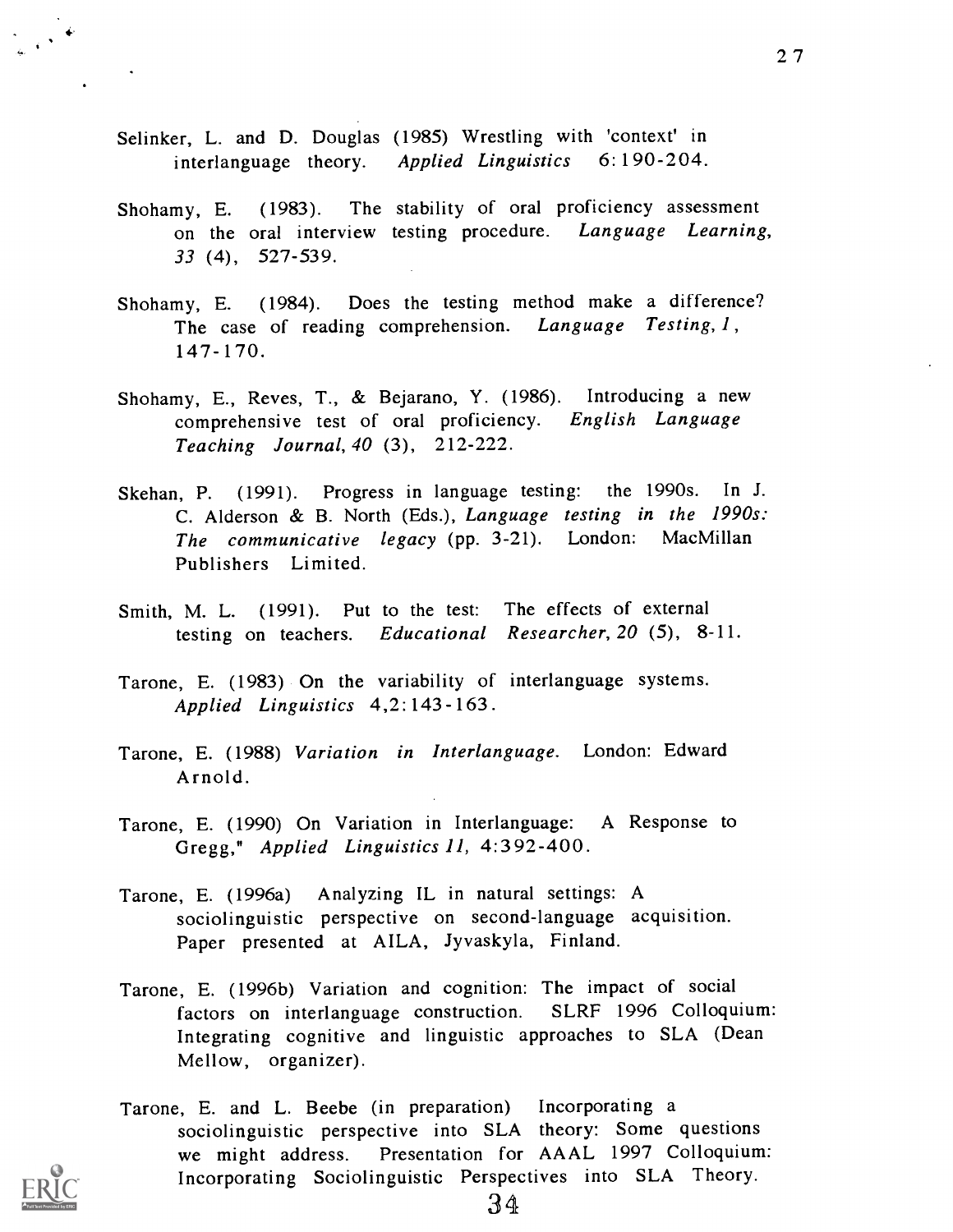- Tarone, E. and G. Liu (1995) Should interlanguage variation be accounted for in a theory of second-language acquisition? In G. Cook and B. Seidlhofer (Eds), Principles and Practice in Applied Linguistics: Studies in Honour of Henry Widdowson. Oxford University Press.
- Tarone, E. and G. Yule (1989). Focus on the Language Learner. Oxford: Oxford University press.
- Thomas, M. (1994). Assessment of L2 proficiency in Second Language Acquisition Research. Language Learning, 44, 307- 33 6.
- Trites, J. (1996) English for sports purposes. M.A. Qualifying Paper, ESL, University of Minnesota, March 13, 1996.
- Turner, C. & Upshur, J. (1995). Some effects of task type on the relation between communicative effectiveness and grammatical accuracy in intensive ESL classes. TESL Canada Journal, 1 2 18-31.
- Upshur, J. & Turner, C. (1995). Constructing rating scales for second language tests. ELT Journal, 49, 3-12.
- Wesche, M. (1992). Performance testing for work-related second language assessment. In E. Shohamy & R. Walton (Eds.), Language Assessment for Feedback: Testing and Other Strategies (pp. 103-122). Dubuque, IA: Kendall/Hunt Publishing Company.
- Wolf, D. (1993). A comparison of assessment tasks used to measure FL reading comprehension. The Modern Language Journal,7 7, 473-489.
- Young, R. (1991) Variation in interlanguage morphology. New York: Lang.
- Young, R. (in preparation) SLA as discourse socialization. Presentation for AAAL 1997 Colloquium: Incorporating Sociolinguistic Perspectives into SLA Theory.



?8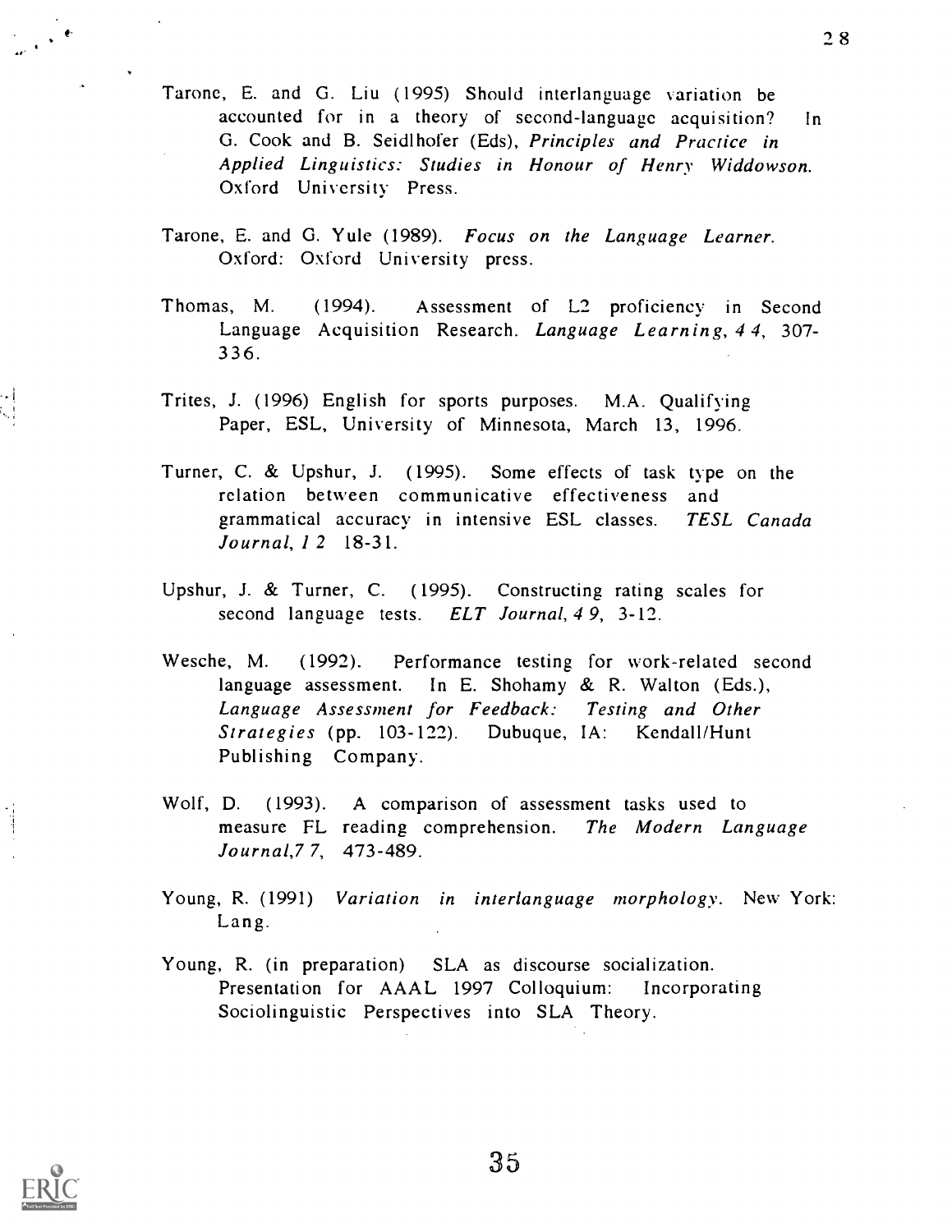

 $F L024(73)$ 



U.S. DEPARTMENT OF EDUCATION

Office of Educational Research and Improvement (OERI) Educational Resources Information Center (ERIC)



REPRODUCTION RELEASE

(Specific Document)

#### I. DOCUMENT IDENTIFICATION:

| Title: ASSESSMENT MEASURES FOR SPECIFIC CONTEXTS OF LANGUAGENSE                    |                                         |  |  |  |  |
|------------------------------------------------------------------------------------|-----------------------------------------|--|--|--|--|
| Author(s): MICHELINE CHALHOUB-DEVILLE & ELAINE TAEONE                              |                                         |  |  |  |  |
| Corporate Source: ANERICAN ASSOCIATION FER APPLIED<br>LINGUISTICS, 1996 CONFERENCE | <b>Publication Date:</b><br>MARCH, 1996 |  |  |  |  |

# II. REPRODUCTION RELEASE:

In order to disseminate as widely as possible timely and significant materials of interest to the educational community; documents announced in the monthly abstract journal of the ERIC system, Resources in Education (RIE), are usually made available to users in microfiche, reproduced paper copy, and electronic/optical media, and sold through the ERIC Document Reproduction Service (EDRS) or other ERIC vendors. Credit is given to the source of each document, and, if reproduction release is granted, one of the following notices is affixed to the document.

If permission is granted to reproduce the identified document, please CHECK ONE of the following options and sign the release below.



## Sign Here, Please

Documents will be processed as indicated provided reproduction quality permits. If permission to reproduce is granted, but neither box is checked, documents will be processed at Level 1.

| "I hereby grant to the Educational Resources Information Center (ERIC) nonexclusive permission to reproduce this document as<br>indicated above. Reproduction from the ERIC microfiche or electronic/optical media by persons other than ERIC employees and its<br>system contractors requires permission from the copyright holder. Exception is made for non-profit reproduction by libraries and other<br>service agencies to satisfy information needs of educators in response to discrete inquiries." |                                                                               |  |  |  |  |
|-------------------------------------------------------------------------------------------------------------------------------------------------------------------------------------------------------------------------------------------------------------------------------------------------------------------------------------------------------------------------------------------------------------------------------------------------------------------------------------------------------------|-------------------------------------------------------------------------------|--|--|--|--|
| Signature:                                                                                                                                                                                                                                                                                                                                                                                                                                                                                                  | POSItion: ASSESSMENT MANAGER                                                  |  |  |  |  |
| <b>Printed Name:</b><br>MICHELINE CHALHOUB-DEVILLE                                                                                                                                                                                                                                                                                                                                                                                                                                                          | Organization: CENDER FER ADVANCED RESEARCH ON<br>LANGUAGE ACQUISITION (CARLA) |  |  |  |  |
| Address: UNIVERSITY TECHNOLOGY CENTER                                                                                                                                                                                                                                                                                                                                                                                                                                                                       | Telephone Number:<br>$(612) 627 - 1870$                                       |  |  |  |  |
| 1313 5th Street SE, Suitelli                                                                                                                                                                                                                                                                                                                                                                                                                                                                                | Date:                                                                         |  |  |  |  |